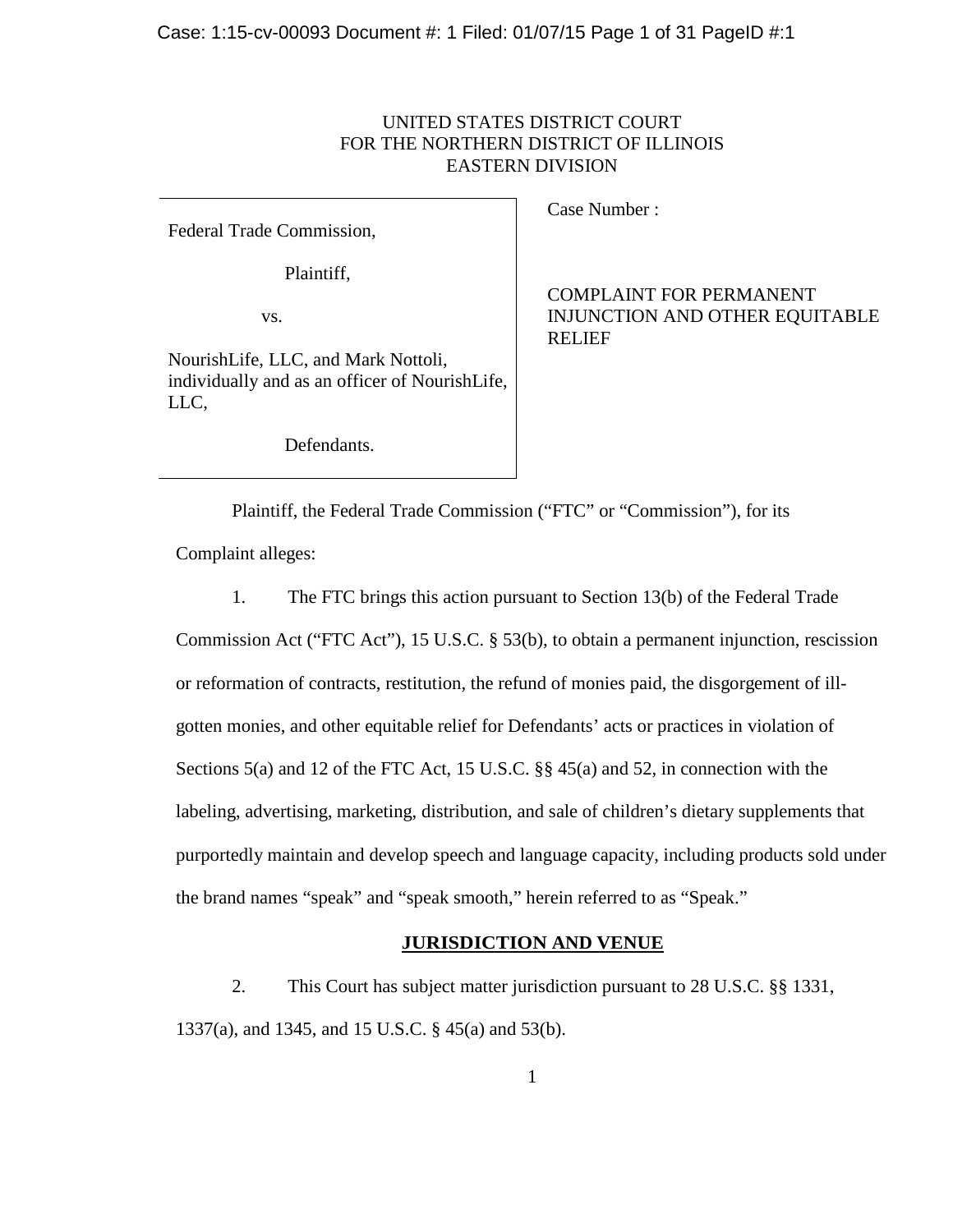3. Venue in the United States District Court for the Northern District of Illinois is proper under 28 U.S.C. § 1391(b)(1), (b)(2), (b)(3), (c)(1), (c)(2), and (d) and 15 U.S.C. § 53(b).

#### **PLAINTIFF**

4. Plaintiff FTC is an independent agency of the United States Government created by statute. 15 U.S.C. §§ 41-58. The FTC enforces Sections 5(a) and 12 of the FTC Act, 15 U.S.C. §§ 45(a) and 52, which prohibit, respectively, unfair or deceptive acts or practices, and false advertisements for food, drugs, devices, services, or cosmetics, in or affecting commerce. Section 13(b) of the FTC Act, 15 U.S.C. § 53(b), authorizes the Commission to initiate federal district court proceedings to enjoin violations of the FTC Act, and to secure such equitable relief as may be appropriate in each case, including rescission or reformation of contracts, restitution, the refund of monies paid, and the disgorgement of illgotten monies.

#### **DEFENDANTS**

5. Defendant NourishLife, LLC ("NourishLife"), also doing business as SpeechNutrients, Lifenutrients, PharmaOmega, and BeneOmega, is an Illinois limited liability company with its principal place of business at 272 East Deerpath Road, Suite 244, Lake Forest, IL 60045. NourishLife has marketed Speak in this District and throughout the United States. At all times material to this Complaint, acting alone, or in concert with others, NourishLife has labeled, advertised, marketed, distributed, or sold Speak to consumers throughout the United States.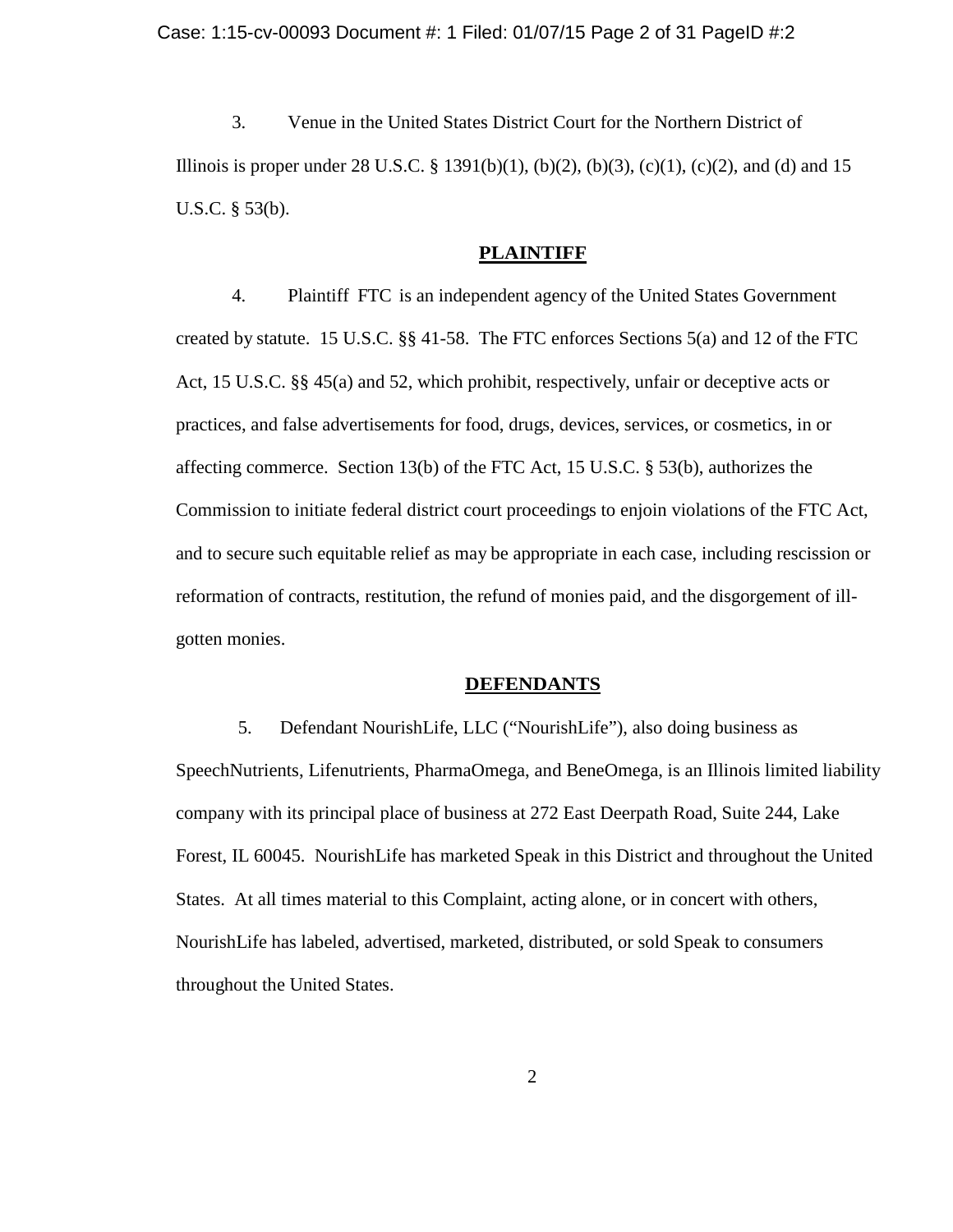#### Case: 1:15-cv-00093 Document #: 1 Filed: 01/07/15 Page 3 of 31 PageID #:3

6. Defendant Mark Nottoli ("Nottoli") is the president and manager of

NourishLife. Nottoli also is a majority owner of NourishLife, LLC through his ownership share in PharmaNutrients, Inc., of which he is the president and majority shareholder. At other times material to this Complaint, Nottoli was a majority owner of NourishLife through his ownership share in Revolution Works, Ltd., of which he was the president and the principal shareholder. He is an Illinois resident. At all times material to this Complaint, acting alone, or in concert with others, Nottoli has formulated, directed, controlled, had the authority to control, or participated in the acts and practices of NourishLife, including the acts and practices set forth in this Complaint. In connection with the matters alleged herein, he transacts or has transacted business in this District and throughout the United States.

### **COMMERCE**

7. At all times material to this Complaint, Defendants have maintained a substantial course of trade in or affecting commerce, as "commerce" is defined in Section 4 of the FTC Act, 15 U.S.C. § 44.

## **DEFENDANTS' COURSE OF CONDUCT**

8. Speak is a dietary supplement containing Omega-3 and -6 fatty acids, Vitamin E, Vitamin K, and other ingredients. The Speak formula was developed by a research scientist employed by the Children's Hospital and Research Center Oakland ("CHRCO"). On or around June 3, 2008, Defendants acquired the rights from CHRCO to market the Speak formula in the United States and world-wide.

9. Speak is available in liquid, softgel, and twist-off-capsule forms. Consumers can purchase a 60-count bottle of Speak softgels or capsules for approximately \$71.95, and a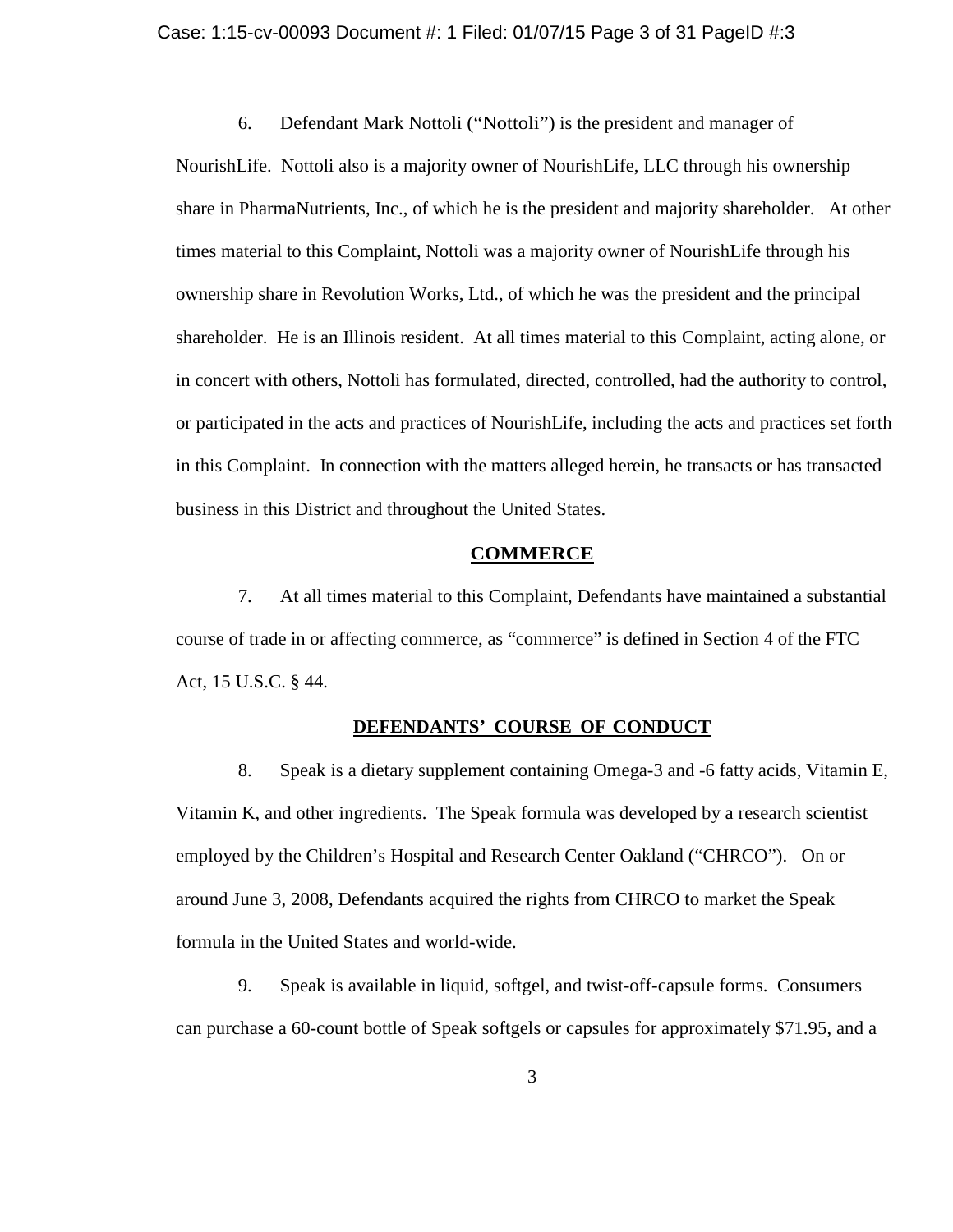#### Case: 1:15-cv-00093 Document #: 1 Filed: 01/07/15 Page 4 of 31 PageID #:4

30-tablespoon bottle of a liquid form called "Speak Smooth" for \$76.95. Defendants also offered one-box and two-box "Monthly Saver Plans," where one or two boxes respectively shipped every thirty days for a recurring, monthly charge of approximately \$56.95 and \$54.95 per box for Speak softgels or capsules, and approximately \$61.95 and \$59.95 per bottle for Speak Smooth. Defendants recommend daily dosages between two to four capsules (one to two tablespoons of Speak Smooth) for toddlers and four to six capsules (two to three tablespoons of Speak Smooth) for older children, stating that increased benefits often are noted at higher dosages.

10. Since at least 2008, Defendants have labeled, advertised, marketed, distributed, and sold Speak to the public, directly and through a network of distributors, which, among others, includes physicians, therapists, and pharmacies. Defendants have advertised and promoted Speak through websites, such as SpeechNutrients.com and apraxiaresearch.com; search engine and display advertising; email; social media; direct mail; brochures; posters; product samples; and corporate sponsorships of various conferences on autism spectrum disorders and other childhood developmental conditions. Defendants have represented, among other things, through express and implied claims and consumer endorsements, that Speak develops and maintains normal, healthy speech and language capacity in children, including in children who have autism spectrum disorders and verbal apraxia (a condition in which a child's brain has difficulty coordinating and directing movements required to form words), among other developmental conditions, and that Speak is clinically proven to produce these claimed results.

4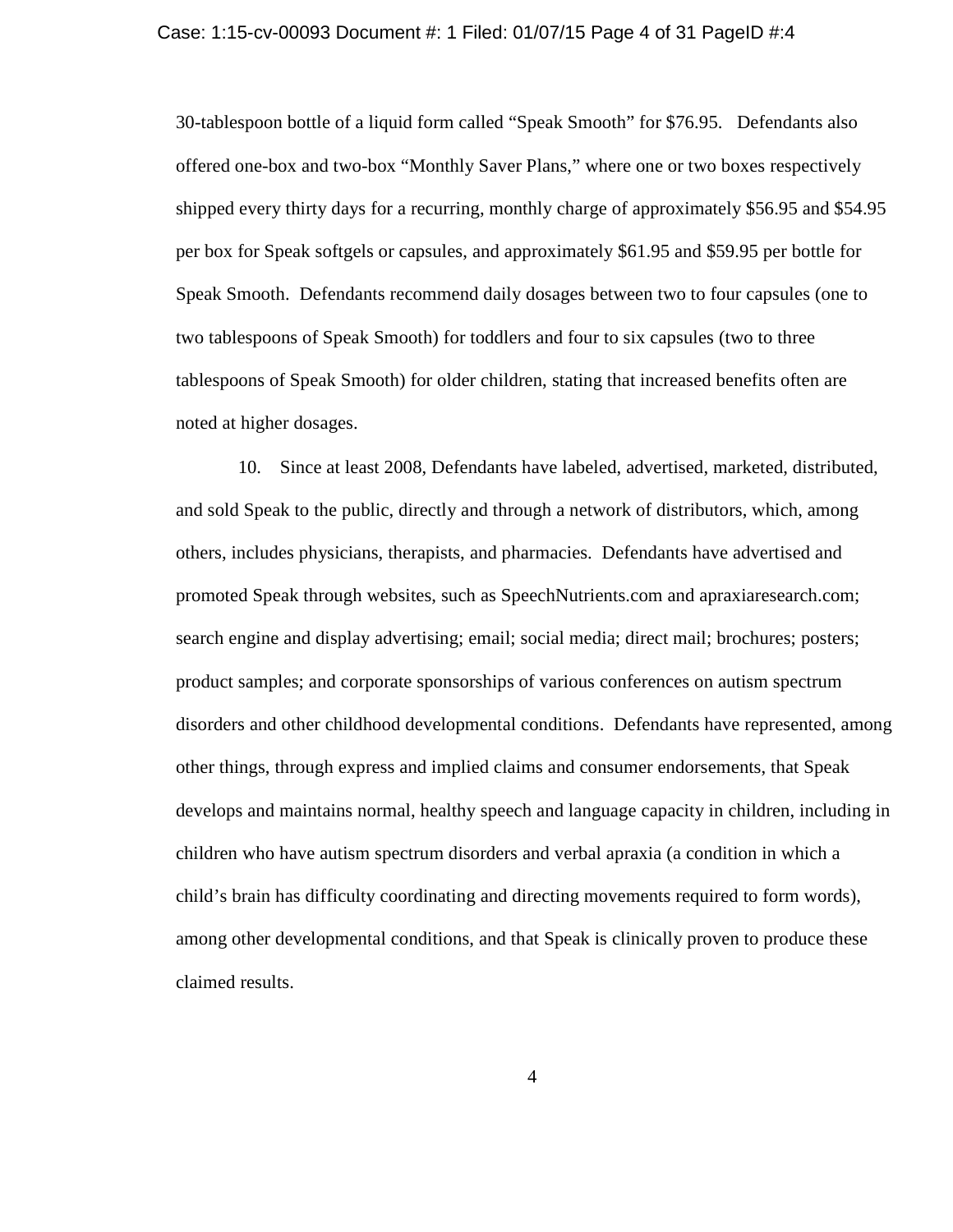11. To induce consumers to purchase Speak, Defendants have disseminated or

caused to be disseminated, advertisements and promotional materials for Speak, including but

not limited to, the attached Exhibits A through L. These advertisements contained the

following statements and depictions, among others:

A. www.SpeechNutrients.com, August 13, 2013 (excerpts attached as Exhibit

A1-A9).

 $\underline{A1}$ 

[Home Page, excerpts]

Nutritional support for healthy speech development

SPEECHNUTRIENTS SPEAK ™ SMOOTH

speak <sup>™</sup> Smooth is a nutritional formula developed by a pediatrician to support normal and healthy speech development and maintenance. Mounting clinical evidence and hundreds of parental reports indicate this special blend of nutrients provides targeted benefits including:

• Nutritional support of verbal and motor skills

\* \* \*

 $A2$ 

[web page displayed upon clicking the tab labelled "Scientific Research"]

## **Research and Studies**

PUBLISHED RESEARCH REGARDING THE ROLE OF OMEGA-3 AND VITAMIN E SUPPLEMENTATION IN CHILDREN: SCIENTISTS PROCLAIM OMEGA-3 SUPPLEMENTATION EFFECTIVE IN LEARNING.

A study published in the July/August 2009 journal Alternative Therapies in Health and Medicine describes the benefits noted in 97% of participants while taking a nutritional combination comprised of omega-3 and vitamin E.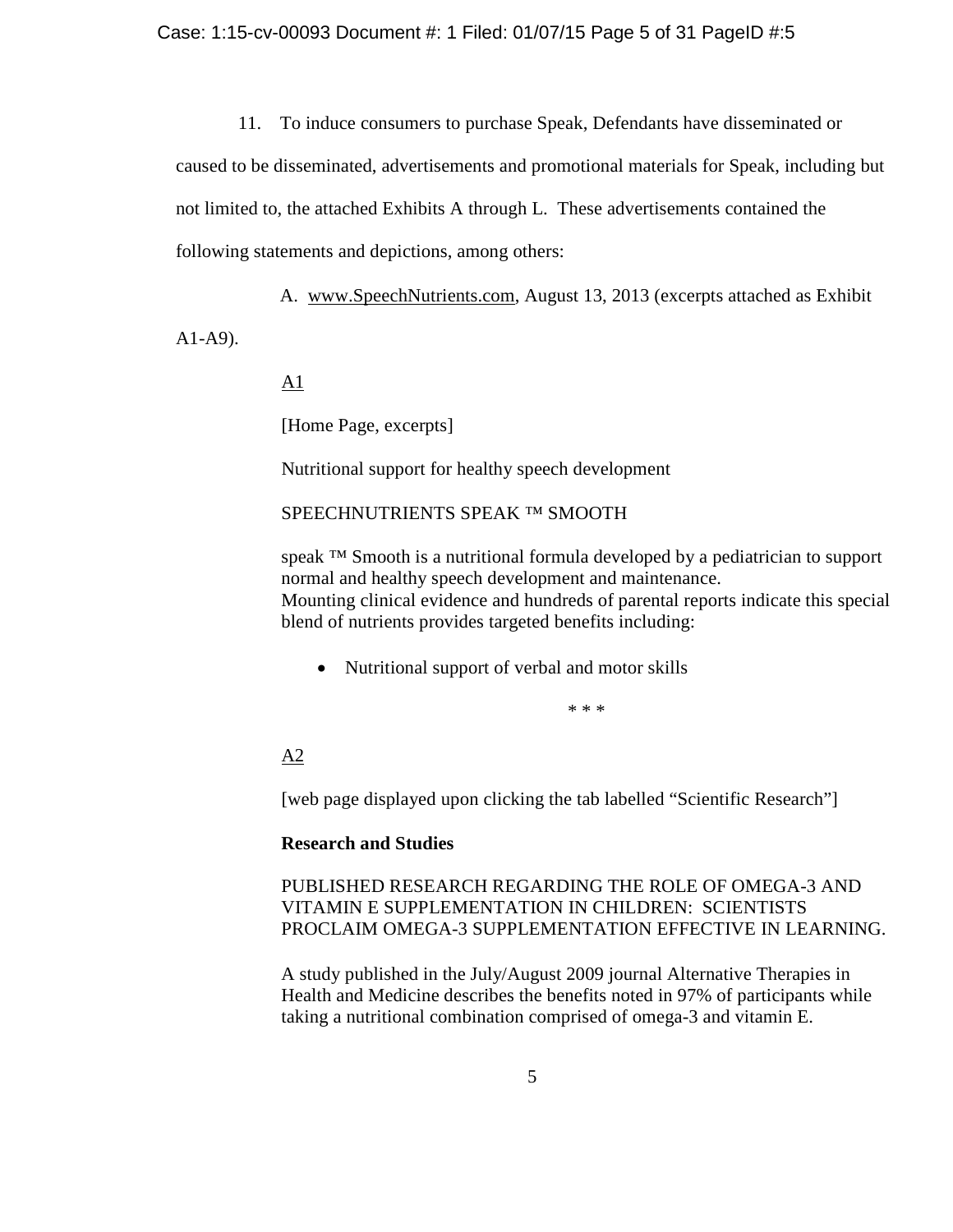\* \* \*

# **The Oxford-Durham Schools Trials**

#### **Initial Trial results summary:**

The most comprehensive and thorough trial yet of how omega-3 may be applied in the classroom . . .

\* \* \*

## A3

[Products Page]

\* \* \*

#### **SPEAK**

#### **Hypo-allergenic, Pediatrician Formulated**

The pediatrician formulated omega-3 and vitamin E speech development formula that provides the precise serving and ratio of important nutrients needed for normal and healthy speech . . . .

\* \* \*

#### A4

[Parents' testimonials, excerpts, in section entitled "Community Resources"]

#### **Hear What Our Parents Have to Say**

\* \* \*

# WHEN I HEAR ELIZA TALK AT A REGULAR SPEED AND FLUENCY, MY HEART PRACTICALLY SINGS.

My 12-year-old daughter Eliza has always had a very laborious, uneven way of speaking . . . . As she enters adolescence her speech issues are exacerbating her social challenges, as her peers rarely have the patience to wait for her to complete a full sentence, let alone carry on a conversation . . . Late last spring Eliza & I had a brief consultation with a highly regarded nutritionists who recommended we try Speak. . . . [A]s we slowly increased the dose, I could no longer deny what I was seeing — she was having a much easier time getting the words out, she could say more and more words without having to stop to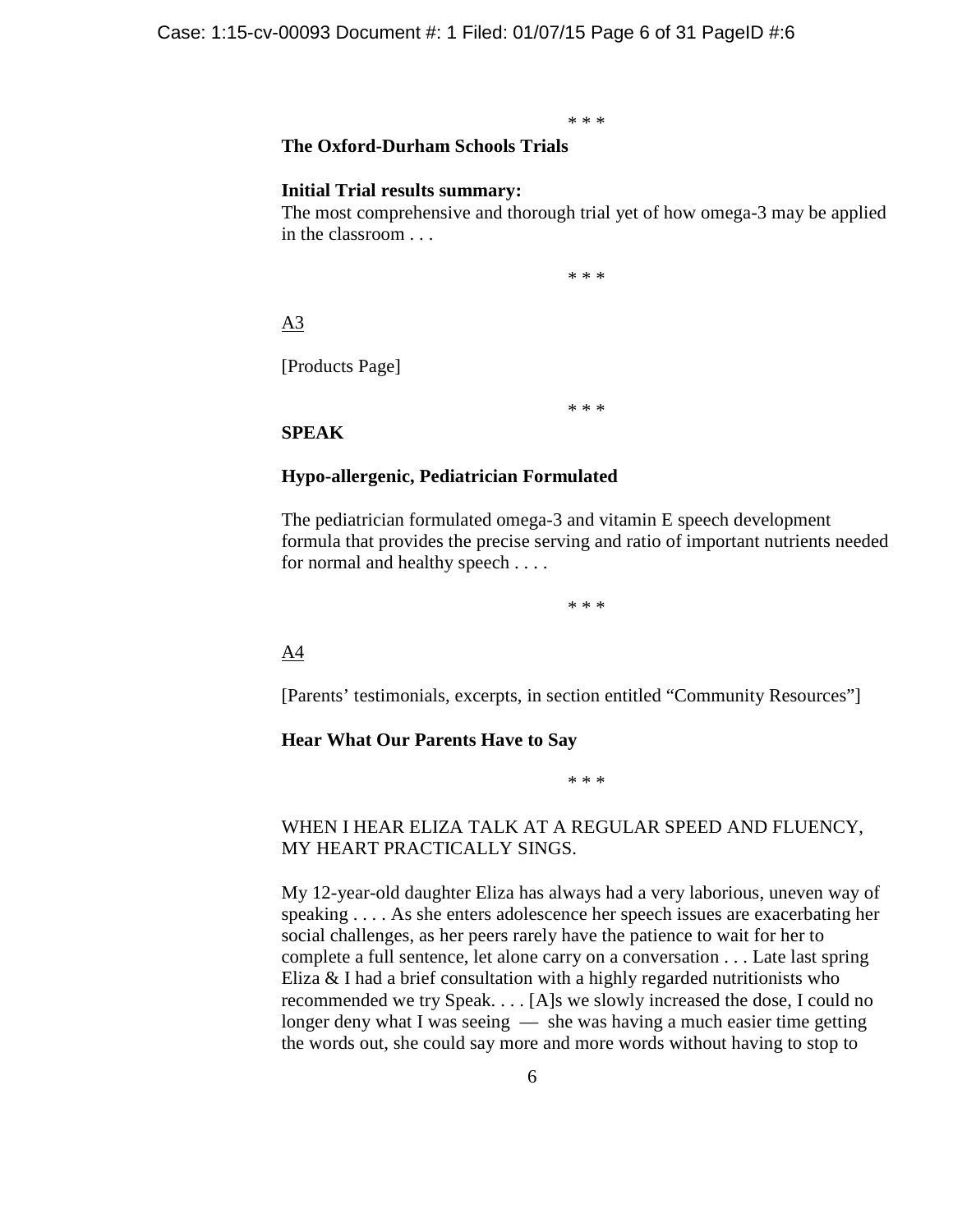take a breath, and she was generally becoming more talkative and interactive. Early this fall, I overheard her have a 20-minute conversation with a peer. I was absolutely amazed – that had never happened in her whole life! I absolutely love what Speak is doing for Eliza — when I hear her talk at regular speed and fluency, my heart practically sings. It has been almost miraculous — I doubt I would have believed the difference it has made if I hadn't seen it for myself.

*Colleen, MD*

\* \* \*

A5

[Parents' testimonials continued as one scrolls down the page]

## THIS TO ME WAS MIRACULOUS AND ASTOUNDING

I learned about Speak from an online support group made up of parents facing similar issues as my son; I wrote to the parents in the group in late December out of concern regarding the lack of speech development in my 3.5 year old son. . . . After upping the dosage to 4 capsules a day for the 3 year old and two a day for the 1 year old, in the last few days I have seen an increase in attempts at meaningful expressive language in the boys . . . . I realized that there was something to this product when for the first time this past weekend, my 3.5 year old came up to me, looked me in the face and said, "I want something to eat" . . . later on the same day he came to the kitchen and said "I want something to drink"! [sic] This to me was miraculous and astounding . . . given we have been trying to get him to point at what he wants or just say "juice" or "cookie" just to indicate what he wants (we have been modeling sentences and or [sic] sign language to make requests for food for over a year.]"...

*Warmest regards, Faith*

\* \* \*

# I AM THRILLED WITH YOUR PRODUCT

. . .Thank you for making a superb product when you made Speak. It is so nice as a mother of a special needs child to trust in a company to deliver such exceptional products. My son takes it every day and never complains. I know the importance of Omega's [sic] and vitamin E, and I am thrilled with your product.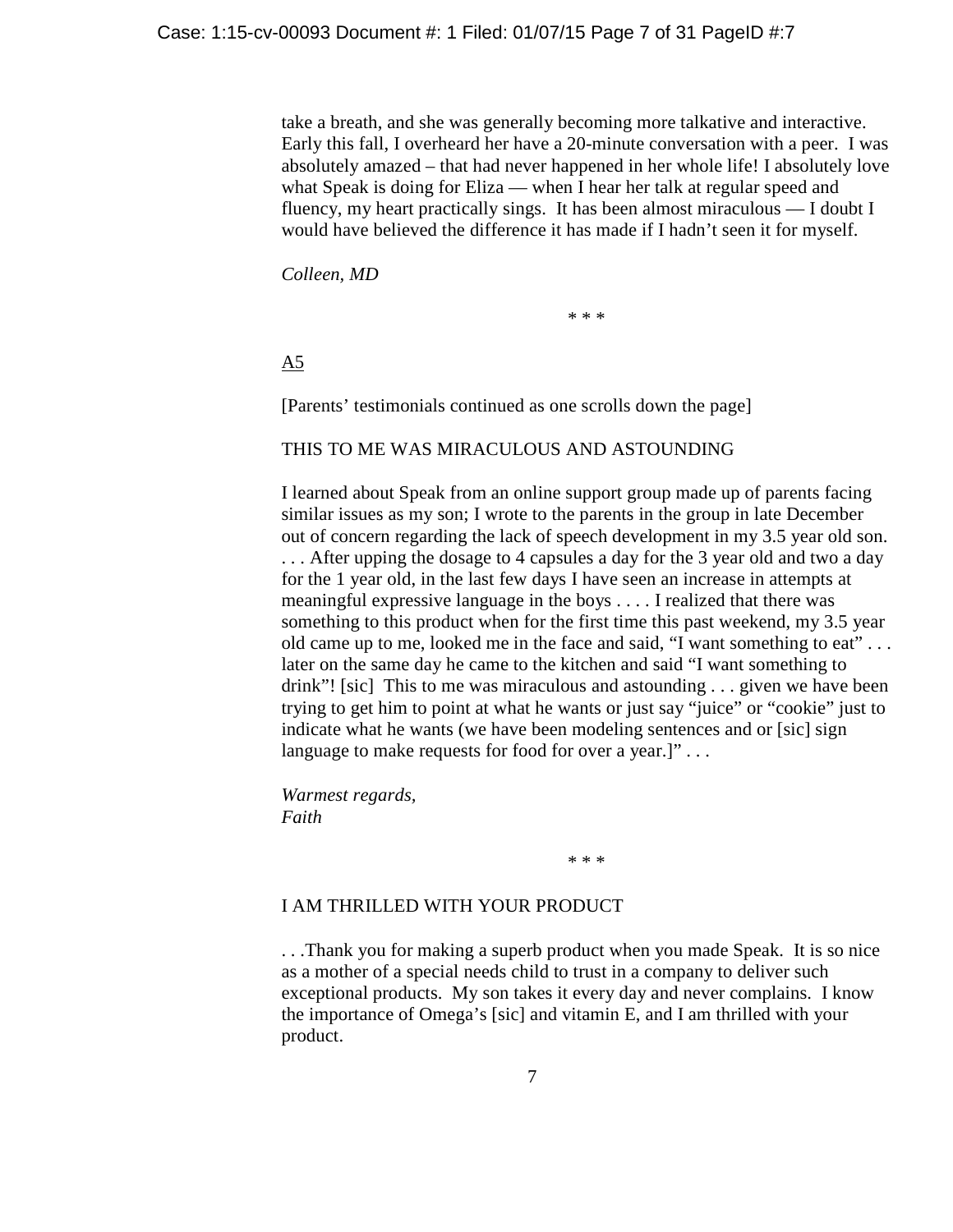Thank you once again for all you do for our children.

Highest regards, Kristin Selby Gonzalez Autism Hope Alliance, Chairman

\* \* \*

A6

[Parents' testimonials continued as one scrolls down the page]

# SPEAK VITAMINS HAVE HELPED MY LITTLE BOY TALK

. . . Speak vitamins are essential nutrients for my son. Speak vitamins have made my little boy talk. He is five years old and has not spoken until I began giving him the vitamins in November of this year. It took two days of giving them to him to hear him speak. I don't mean just a random word every now and then,[sic] I mean he now speaks in complete sentences. He carries a conversation with me. We have sat thru [sic] dinner for five years with nothing but silence from our child, and then he just started talking two days after starting your vitamins. . . . It gave me the best Christmas present in the entire world hearing my little boy talk.

*Laura B.*

\* \* \*

A7-8

[Parents' testimonials continued as you scroll down the page]

# INCREASED SELF-AWARENESS AND DEEPENING OF COMMUNICATION SKILLS

My son is 5 1/2 and was diagnosed in fall 2009. At that point, he had retreated into complete echolalia as his only means of communication. . . . We tried Speak the morning of February 15. In TWO HOURS, while we were playing he looked me in the eye, initiated a conversation -- "Look mom!," and had a nonecholaliac conversation. (Now at this point, he no longer just repeated what others said, but he did repeat himself multiple times)[.] Each new sentence built on the last. . . .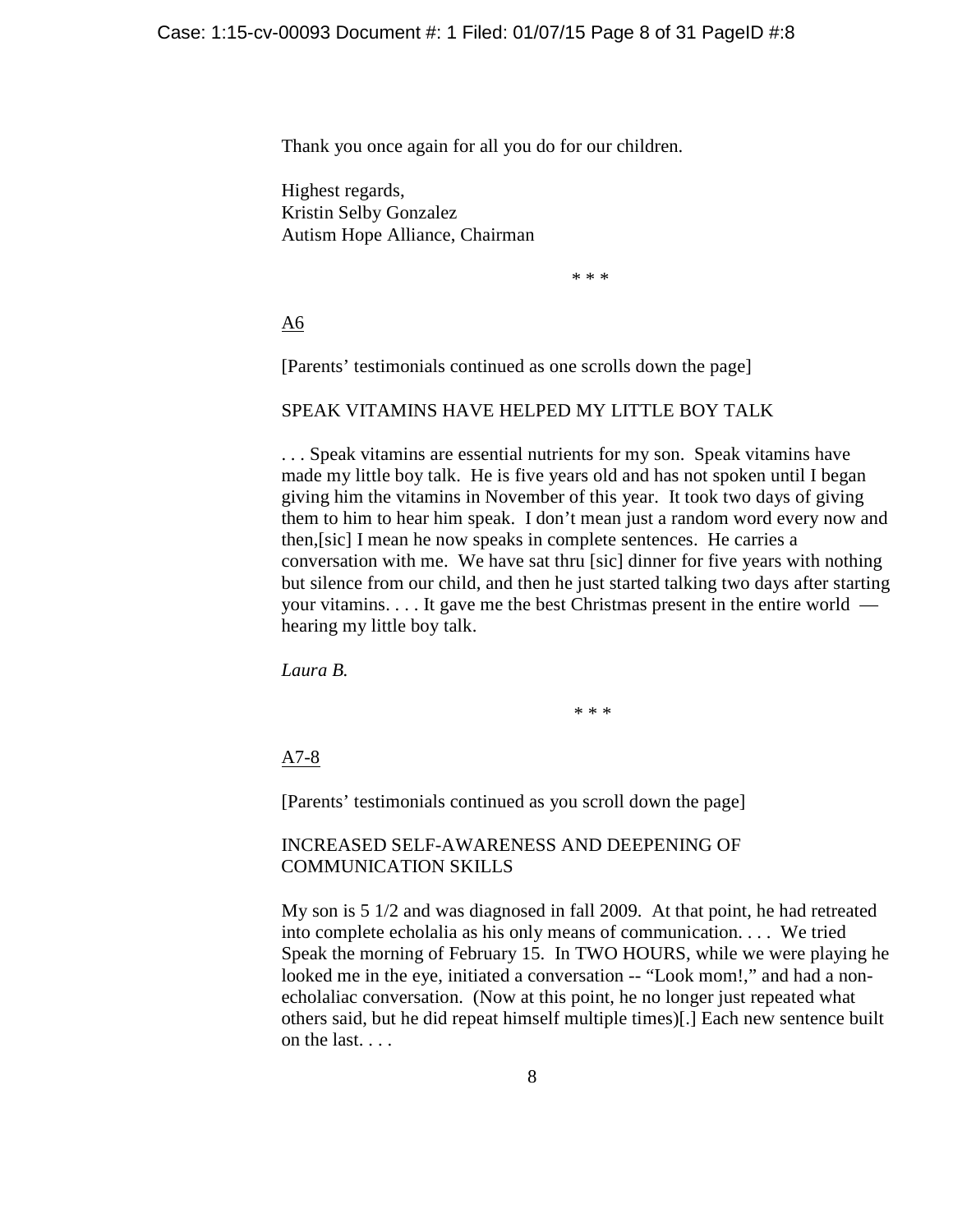*Becky, Portland*

\* \* \*

A8

# UNPROMPTED SPEECH

I received samples at the Autism One Conference. We just went to 2 capsules after a week and we are thrilled. We lost any little speech our son had about 2 years ago. He is now 9. We upped the cod liver oil we were using as well as TMG but got whispers at best  $\sim$  infrequently. We now have some speech again with little prompting and his receptive language is stellar!!! (insert big grin here) . . . .

*Heather M.*

\* \* \*

A9

[Press release, excerpts, in "Media/Press" section]

# **03/19/2013 – KRISTIN'S KORNER BLOG: THE VITAMIN E OMEGA-3 CONNECTION**

**\* \* \*** 

[page 2 of 3, excerpts]

In fact, many of the symptoms of vitamin E deficiency mirror those of verbal

apraxia including speech production problems. . . . Resolution of the Vitamin E

deficiency has been shown in hundreds of cases to relieve these conditions. . . .

**\* \* \*** 

The improvements responders show to higher doses of omega 3 and vitamin E typically include improved speech (new sounds, words, improved narrative,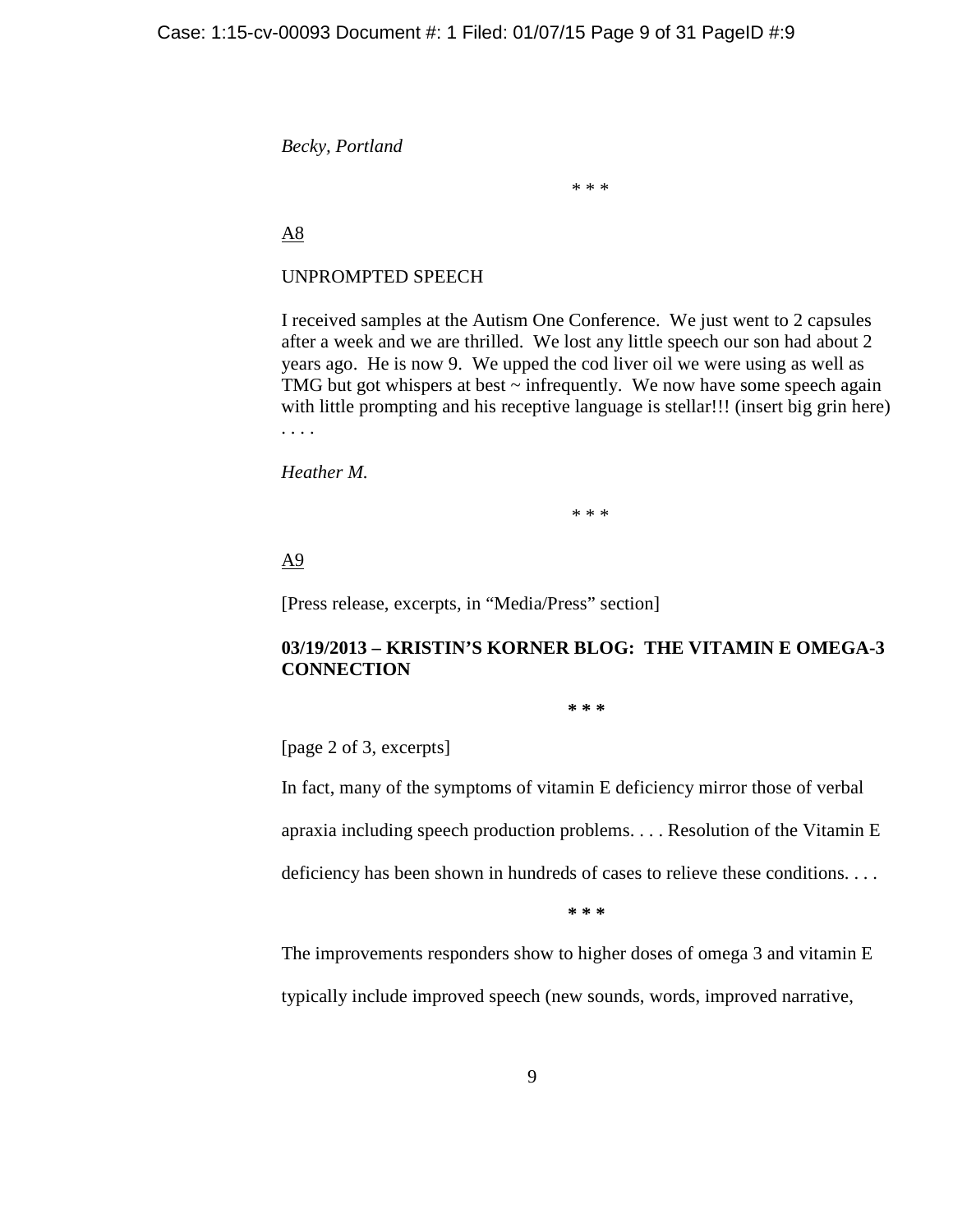more age-appropriate speech). . . .

\* \* \*

A10

[May 15, 2012 Newsletter, excerpts, in "Community Resources" section]

# **Introducing New Smooth Travel Packs**

Same delicious taste . . . now great for on the go!

\* \* \*

Travel sized and ready for life on the go, they're the easiest way to make sure your child gets every dose of the important nutrients needed for healthy speech development. . . .

\* \* \*

B. Twitter account, @nl\_speak, January 7, 2014 (excerpts attached as Exhibit

B1-B3]

## B1

[May 3, 2011 tweet]

Clinical evidence and hundreds of parental reports indicate this special blend of #nutrients provides targeted benefits [URL]

## B2

[April 15, 2011 tweet]

#omega &#vitaminE #speechdevelopment formula provides ratio of nutrients needed for normal&healthy speech&coordination [URL]

# B3

[April 14, 2011 tweet]

#omega3 that actually help with #apraxia and #autism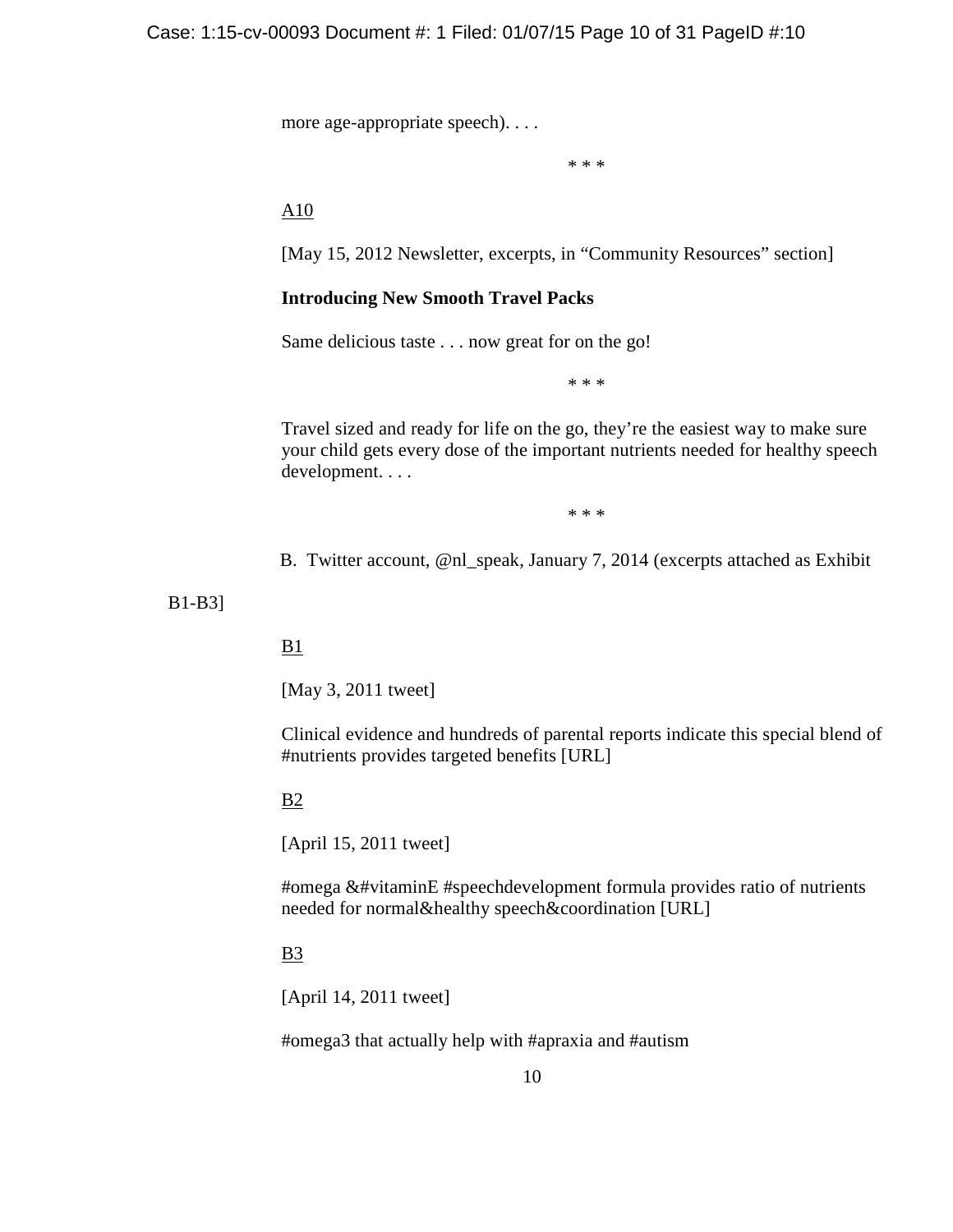www.SpeechNutrients.com Order your supply today!

C. Facebook page, "Speak" account, January 7, 2014, excerpts (attached as

Exhibit C):

[May 21, 2013 Facebook post]

Tuesday tip: We've had some good questions regarding the storage of our speak Smooth. . . . Read more about speak smooth at: [URL]

[depiction of Speak package on the right, omitted]

**SpeechNutrients speak™**

www.speechnutrients.com

speak™ Smooth is a patented nutritional formula developed by a pediatrician to support normal and healthy speech development and maintenance.

D. Rotating-banner ad appearing on 2013 AutismOne Conference website, May

9, 2013, excerpts (attached as Exhibit D1-D4):

[www.autismone.org/Conference-Sponsors-Autismone-Conference-2013]

 $D1$ 

nourishlife **Speech**Nutrients

# **speak™**

PROVEN Omega-3, Vitamin E Formulation for Speech Development

D<sub>2</sub>

\* \* \*

Only formulation that provides precise doses and ratios of 7 key ingredients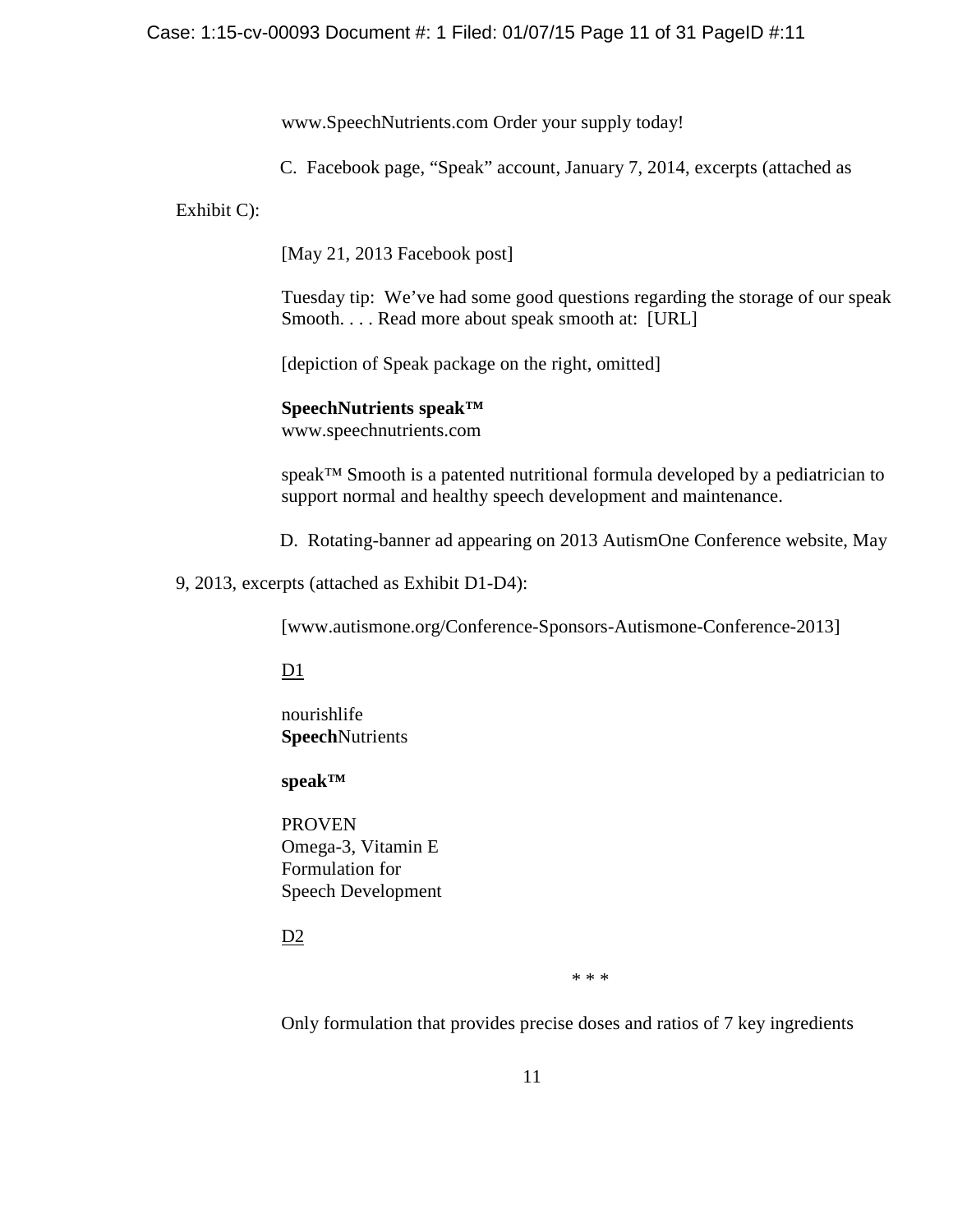\* \* \*

# D<sub>3</sub>

## **TARGETED BENEFITS:**

• Nutritional support of verbal/motor skills

\* \* \*

D4

[depiction of speak packages, affixed to the lower right]

# **AUTISM APPROVED**

E. Email, excerpts (attached as Exhibit E)

nourishlife **Speech**Nutrients **speak**

## **Make plans now to join this must-attend event . . .**

The Medical Academy of Pediatric Special Needs Spectrum Standard of Care Conference 2012 March 2-4 in Las Vegas, Nevada

\* \* \*

SpeechNutrients is proud to be part of this groundbreaking event where you can learn more about speak™, our patented nutritional formula that was developed to support normal and healthy speech development and maintenance.

\* \* \*

F. Postcard, excerpts, distributed to conference attendees, April 2011 (attached

as Exhibit F)

**We enjoyed meeting you at Autism Research Institute Conference in Atlanta.**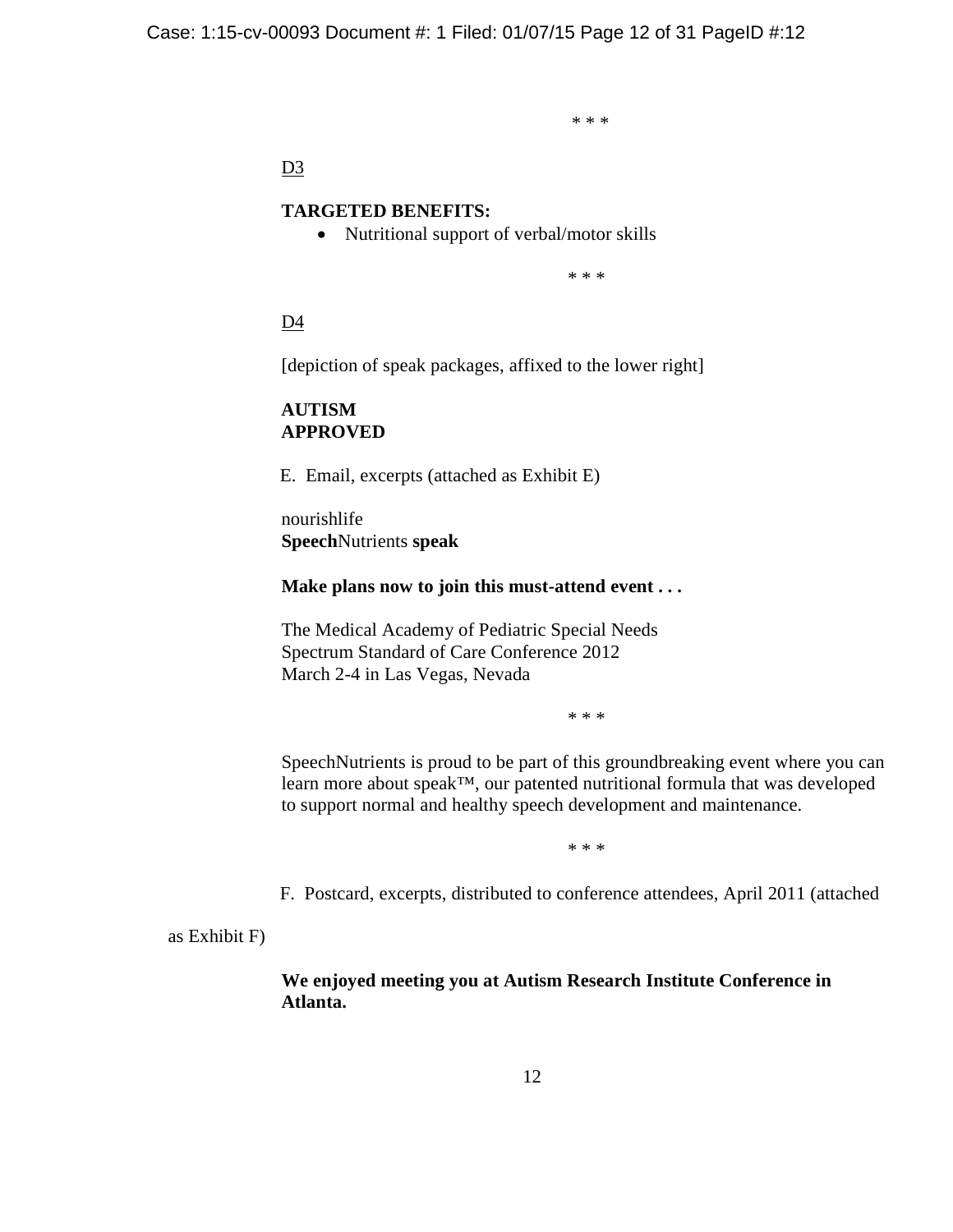Thank you for stopping by our booth and learning more about the benefits of

omega-3 and vitamin E supplementation.

\* \* \*

Our patented speak™ formulation contains the precise dose and ratio of these

nutrients to support healthy speech and coordination development.

\* \* \*

G. Consumer Brochure, excerpts (attached as Exhibit G)

nourish**life Speech**Nutrients **speak**

**Ask your Practitioner how the SpeechNutrients formulation can help your child**

SpeechNutrients speak™ is a patented nutritional formula developed by a pediatrician to support healthy speech development and coordination. Join the 4,000+ speak families who have experienced targeted benefits including:

> • Nutritional support of verbal and motor skills . . .

nourish**life Speech**nutrients **speak**

Formulated by a pediatrician to support normal and healthy speech development and maintenance.

[stock photo of child]

\* \* \*

H. Consumer Brochure, excerpts (attached as Exhibit H)

[page 1 of 2, excerpts]

\* \* \*

[outlined text, located, with a depiction, at left-center]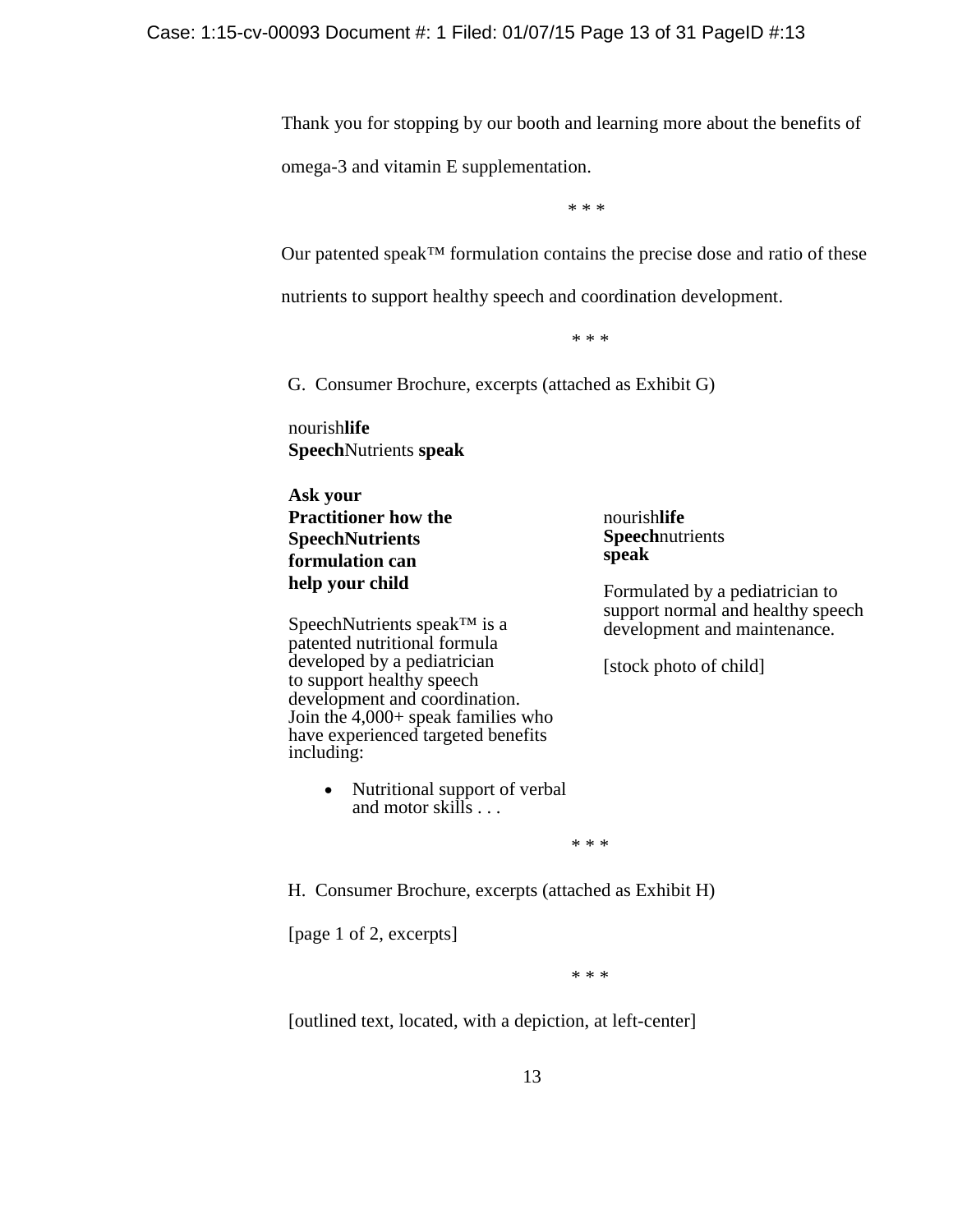A study published in *Alternative Therapies in Health and Medicine*<sup>1</sup> reported data on 187 children supplementing with an omega-3 and vitamin E combination (as found in the speak formulation). 97% of the children showed dramatic improvements in speech, behavior, sensory issues, imitation, coordination, and eye contact. Supplementation with this omega-3, vitamin E combination is believed to reduce inflammation and oxidative stress.<sup>+</sup> **To read the study in its entirety, go to apraxiaresearch.com**

[stand-alone text, located at right-hand-side, top]

## **What is SpeechNutrients speak?**

SpeechNutrients speak™ is a patented formulation that provides a precise dose & ratio of the important nutrients needed for normal and healthy speech and coordination development. . . .

\* \* \*

**The nutrients in SpeechNutrients speak™ provide targeted benefits, including but not limited to:**<sup>+</sup>

• Nutritional support of verbal and motor skills . . .

 $* * *$ 

[parent testimonial, located at left-hand-side, bottom corner]

The main difference is that she is trying and willing to put three words together on her own with no prompting. . . .

Tracey in Illinois

 $* * *$ 

14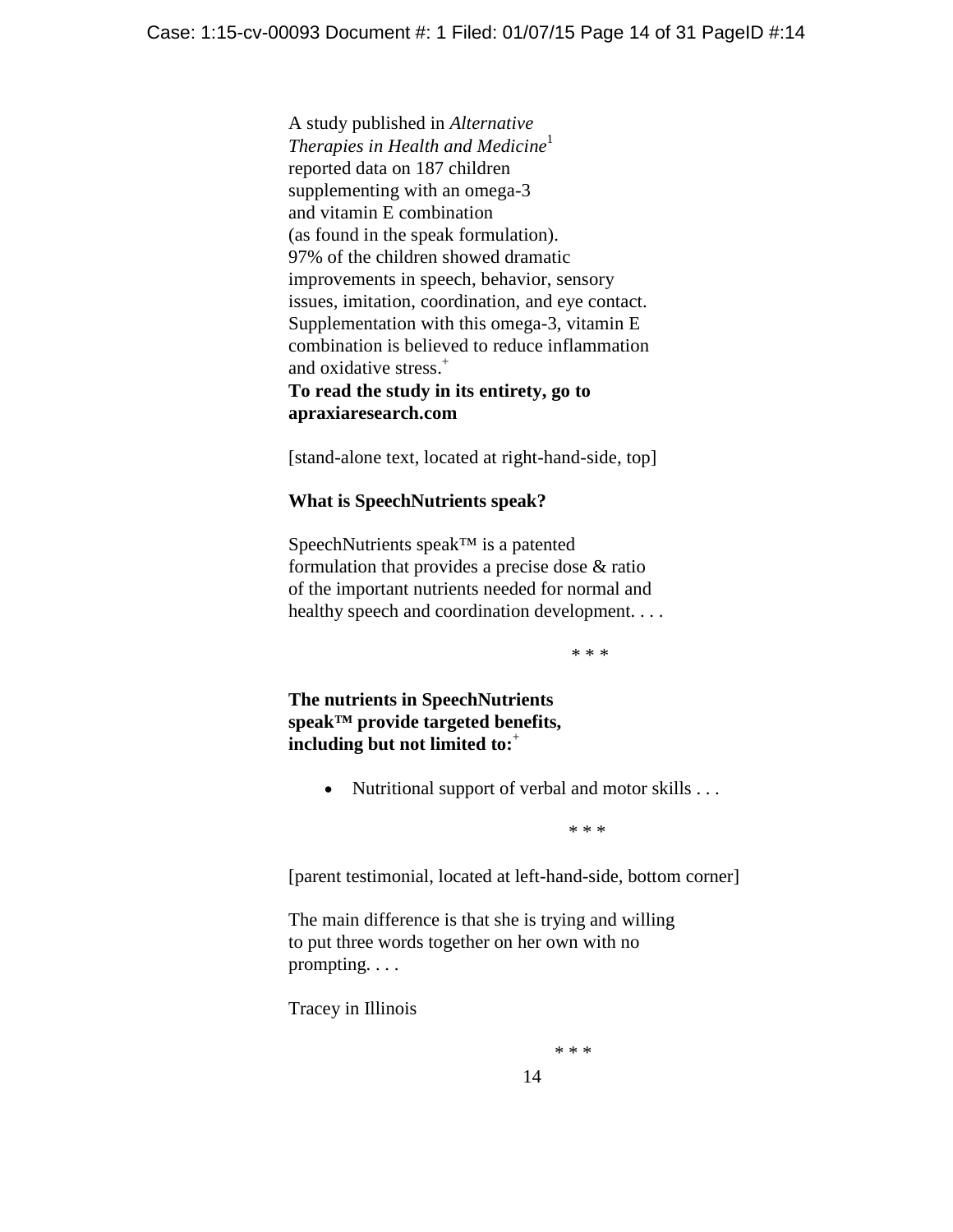[parent testimonial, located at right-hand side, center]

We were really amazed when Ben started singing along with a song on the radio. . . . and he was singing 3+ word phrases, not just one word here & there. When I pick up Ben from school now, he is talking a lot & consistently answers questions. His teachers report he answers them consistently as well, even with open-ended questions if they aren't too far in the future.

Dorianne in California

\* \* \*

[page 2 of 2, excerpts]

# **Why is this particular formulation effective?**

\* \* \*

Research has shown that these nutrients play an important role in speech and coordination development, and thousands of children have experienced positive outcomes while taking these nutrients. Due to potential issues with malabsorption, some children may be deficient in Vitamin E and at the same time may not absorb it well. In fact, many of the symptoms associated with speech issues mirror vitamin E deficiency.

\* \* \*

[parent testimonial, located at left-hand-side, bottom]

We have seen significant benefits in his speech including increase in vocalizations, babbling and ability to imitate speech sounds more readily. We have been on other fish oil supplements in the past and there is no comparison to the differences that we see with speak  $\mathbb{M}$ ...

Lisa, VA

[parent testimonial, located in center, bottom]

John has been taking 3 speak  $^{TM}$  capsules a day for a few weeks and we are just upping him to four capsules a day. Not only is he speaking more, there is less of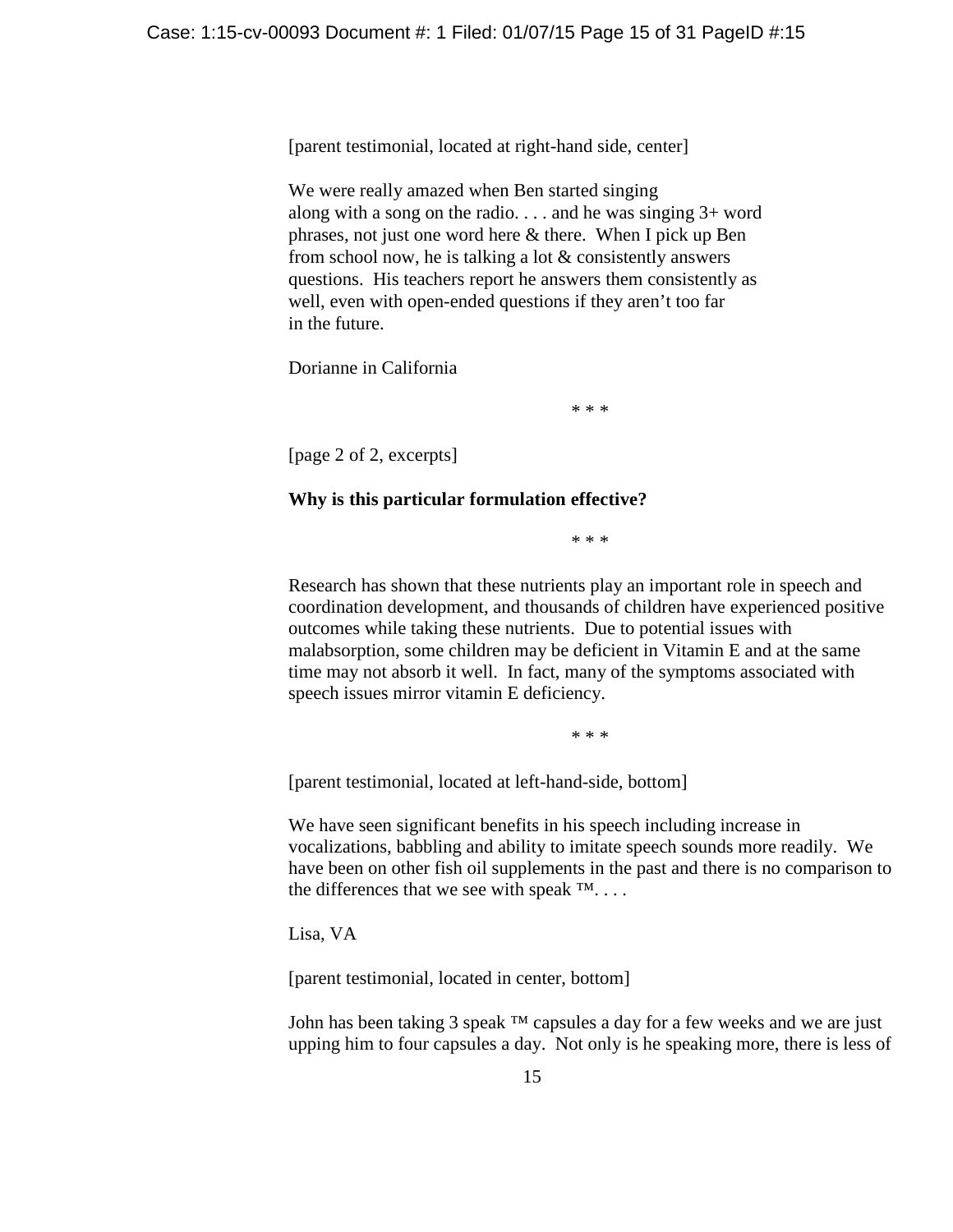him repeating what he hears/sees....

Agnes L., CA

\* \* \*

I. Speak Fact Card, excerpts (attached as Exhibit I)

[page 1 of 2, excerpts]

nourish**life Speech**Nutrients **speak™** Dosage Information

[depiction of 12-week dosage recommendation chart]

\* \* \*

- Begin with one speak<sup>TM</sup> capsule daily (given with food) and increase slowly.
- Toddlers and smaller children may see the most benefits with  $2 \text{ to } 4$  capsules per day.
- Older and larger children may see the most benefits with 4 to 6 capsules per day.
- Consider increasing dosage until no additional benefits are noted, at that point revert back to the prior weeks'[sic] dosage. Increased
- Administering speak for a minimum of 4 months may be required to determine potential benefits

\* \* \*

## **Why is speak unique™?**

Omega-3 is found in many forms and combinations including high EFA, high EPA, and omega-3, 6, 9. While these may be beneficial for the general population, they do not contain the additional nutrients in doses and ratios necessary for the unique population of children concerned with speech and coordination. . . .

\* \* \*

[page 2 of 2, excerpts]

nourish**life Speech**Nutrients **speak™** Nutrient Information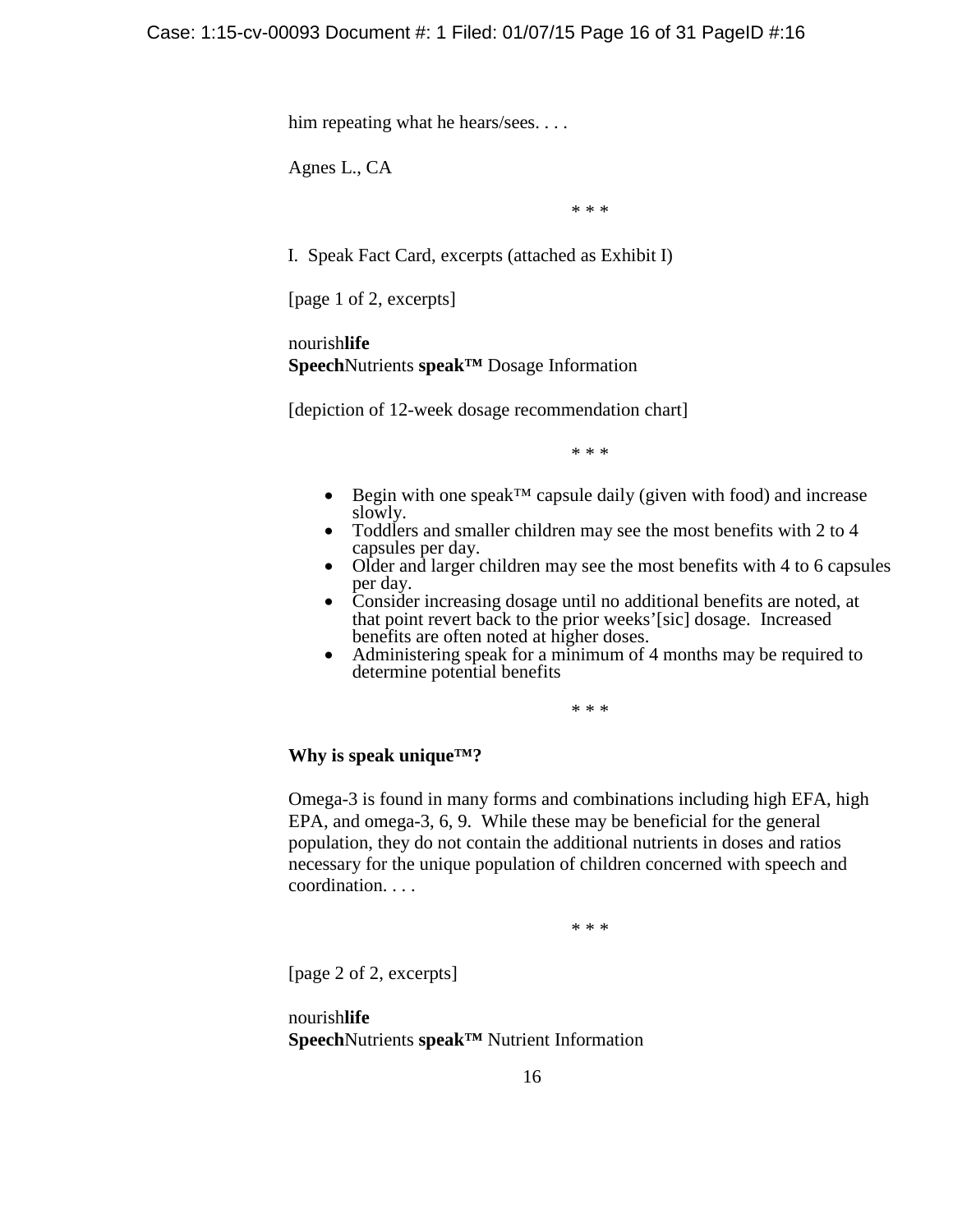\* \* \*

[in-between two illustrations containing ingredient information]

\* \* \*

#### **Are there any side effects?**

Possible side effects are typically associated with omega-3 and vitamin E supplements (not unique to speak™). Moodiness, irritability, and emotional outbursts are sometimes reported in children during the first few days/weeks of omega-3 supplementation; however, this usually comes with increased babbling, imitation of sounds, and eventually words to sentences. . . .

\* \* \*

J. Consumer FAQs, excerpts (attached as Exhibit J)

[page 1 of 3, excerpts]

nourish**life Speech**Nutrients

NourishLife Speak Dosage Information / Questions

\* \* \*

[list of questions]

#### **1. How should I begin supplementing with speak?**

\* \* \*

*If your child is already taking individual omega-3 fish oil and vitamin E supplements*:

• First determine the current dosage amount of the active omega-3 (EPA and DHA) and vitamin E (if any) that your child is receiving with the existing supplement . . . . Shown below is a chart illustrating the amounts of each ingredient and how 2 [sic] capsules of speak provide the essential equivalent to two capsules of the other supplements plus additional nutrients in speak provide added benefits and nutrient balance, not found in other omega-3 supplements.

### **5. When should I begin to notice beneficial changes in my child?**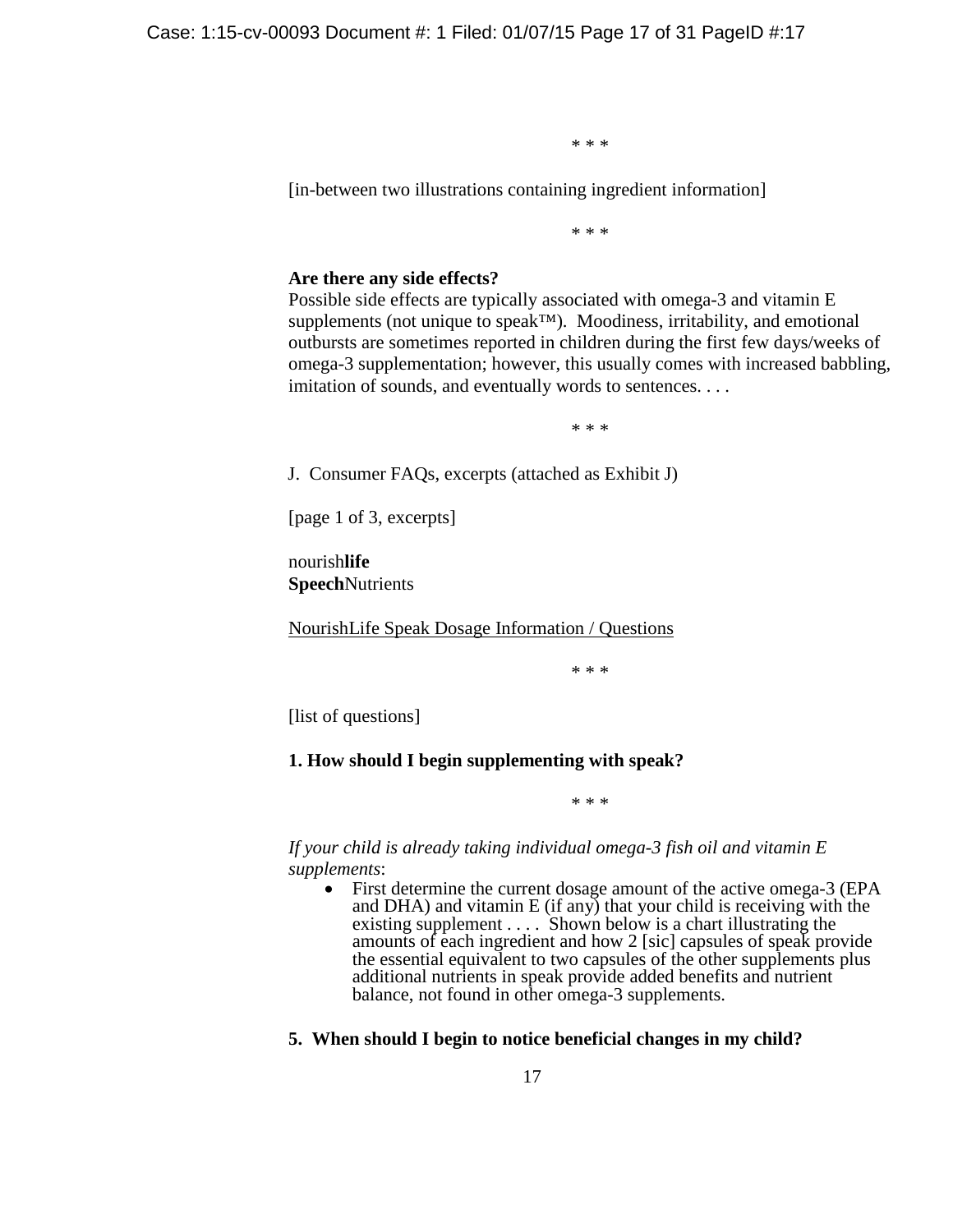Every child is different and responses vary. Occasionally, families report beneficial changes in their children within the first few days of supplementation. Others notice advances in speech and coordination after several weeks. It is not uncommon to supplement for several months before significant progress is made including speech, coordination, and motor planning. . . .

\* \* \*

[page 3 of 3, excerpts]

# **6. Is speak effective for older children and does it take longer to be effective?**

Families have reported positive results in older children. It may take longer to see the benefits in older children, depending on the child's health status and health history and underlying GI issues and/or allergies . . . .

\* \* \*

**8. What are some possible side-effects associated with omega-3 and vitamin E supplementation?** *(The issues described are typically associated with all omega-3 and vitamin E supplements – not unique to NourishLife speak.)* 

\* \* \*

b. Moodiness, irritability, and emotional outbursts are commonly reported in children during the first few days/weeks of omega-3 supplementation; however, this usually comes with increased babbling, imitation of sounds, and eventually words to sentences.

\* \* \*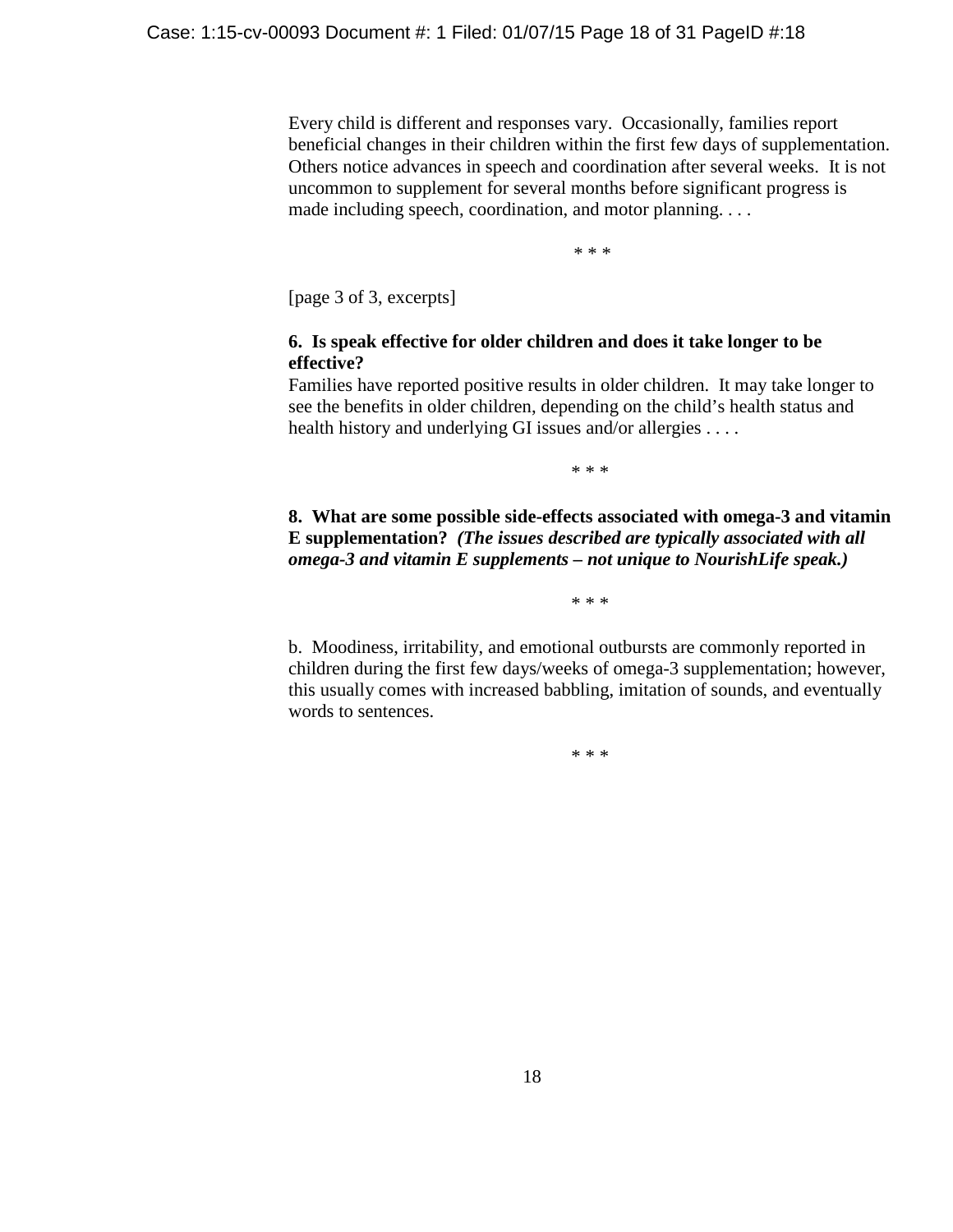

K. Front and side panel of Speak Softgels (Natural Orange) package.

12. Defendants also have entered into agreements with Google to preferentially display a textual link or "sponsored link" to a website marketing Speak, in response to searches that consumers perform on Google's search engine about childhood speech and language development. As a result, if consumers entered terms such as "toddler speech problems," "help my child talk," "verbal apraxia treatment," "autism treatment," "speech delay treatment," "child speech development," or "3 year old not talking," into Google's search engine, a sponsored link for Speak appears at the top or the right-hand-side of the search results returned, such as Exhibit K. Clicking on one of Defendants' sponsored links for Speak causes a webpage or "landing page" to appear, such as Exhibit L. These sponsored links and landing pages have contained, among others, the following statements and depictions:

A. Sponsored links, excerpts (attached as Exhibit K1-K3)

 $\underline{K1}$ 

[search term: "toddler speech problems," January 8, 2014]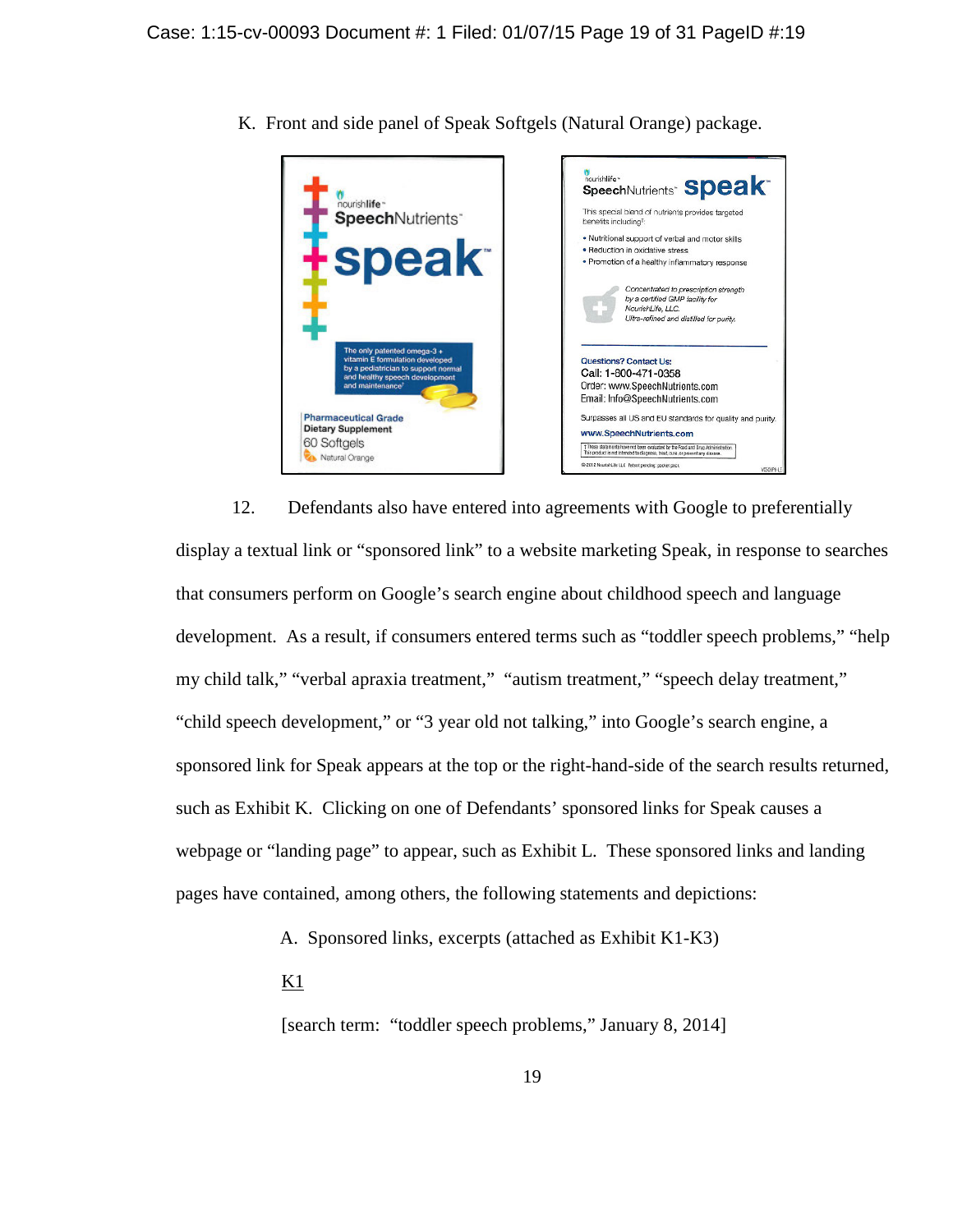Healthy Speech for Child – SpeechNutrients speak Supplement [URL] Formulated by a Pediatrician

\* \* \*

# $K<sub>2</sub>$

[search term: "help my child talk," December 20, 2013]

**Speech Support? - Pediatrician Developed Formulation** [URL] Try speak ™ Starter Kit, Best Value!

\* \* \*

K3

[search term: "verbal apraxia treatment," May 5, 2013]

**Speech** Nutrition Support - **Speech**Nutrients.com [URL] Formulation from Childrens [sic] Hospital Blend of 7 Nutrients for **Speech**

\* \* \*

B. Landing page displayed upon clicking sponsored link contained in Ex. K1,

excerpts (attached as Exhibit L)

\* \* \*

# **Speak ™ is changing lives. HEALTHY SPEECH DEVELOPMENT PATENTED HYPOALLERGENIC, PEDIATRIATION FORMULATED**

Mounting clinical evidence and hundreds of parental reports indicate this special blend of nutrients provided targeted benefits including:<sup>+</sup>

• Nutrition support of verbal and motor skills

\* \* \*

SpeechNutrients speak <sup>™</sup> is a patented formula developed by a pediatrician to support normal and healthy speech development and maintenance. Thousands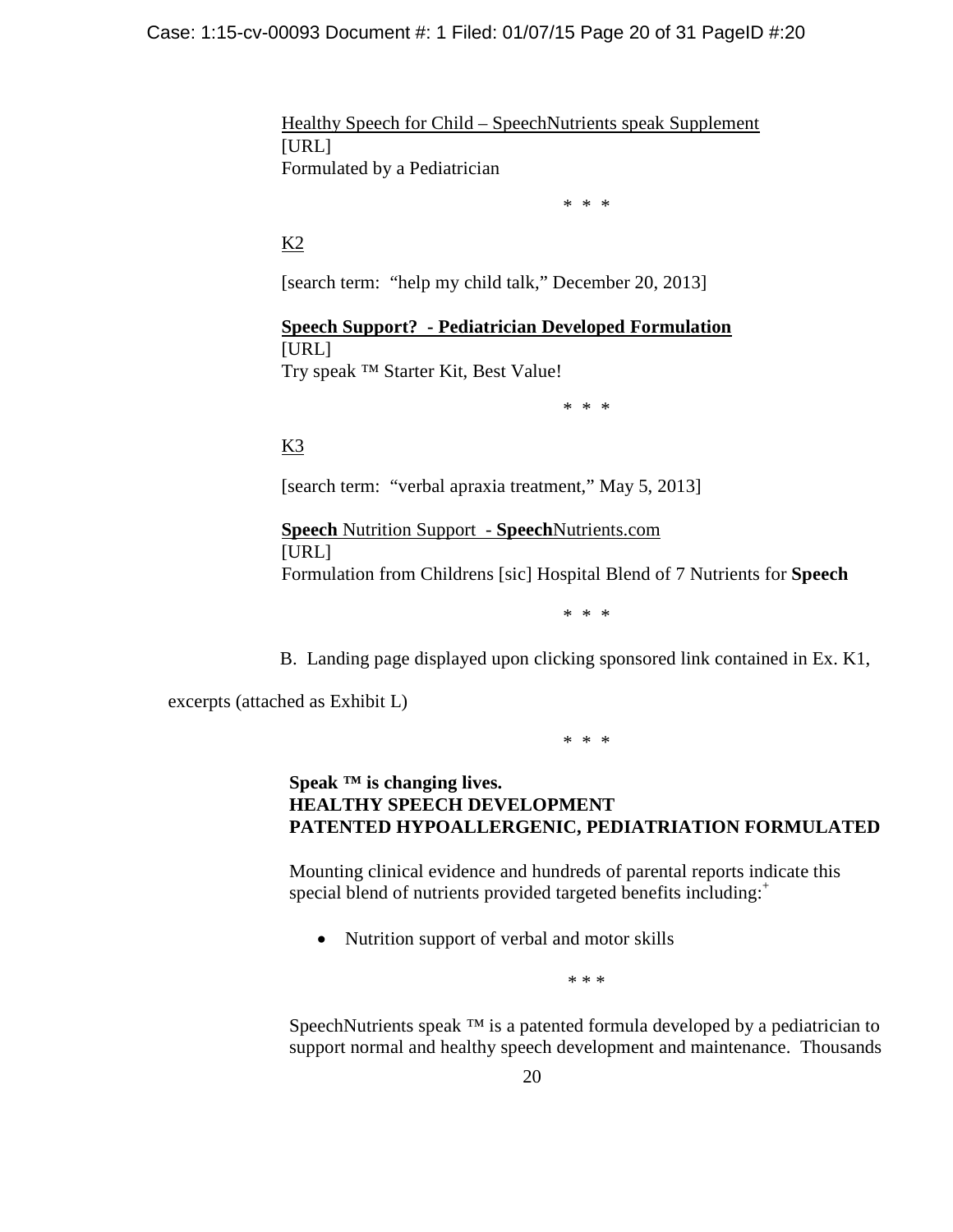of parents like you have tried speak ™ and have been astonished at the results.

\* \* \*

[Parent testimonials continued as one scrolls down the page]

[Image of mother observing daughter reading, and to the right:]

That formula has done wonders for her! Her speech is within the normal range and the Vitamin E greatly helped. It's the formula we need in 2 capsules instead of 6.

-- *Katie M., New Jersey*

\* \* \*

[Image of child hugging a smiling mother, and to the right:]

I believe she is speaking in more complex sentences and she is less gittery [sic], more focused. We are very impressed with her conversational speech and she is making progress. -- *Ali R., West Virginia* 

\* \* \*

13. Defendants also have promoted Speak through the website apraxiaresearch.com ("Apraxia Research website"), to which the SpeechNutrients website linked. The Apraxia Research website purported to provide research and other scientific information relating to the treatment of apraxia. In fact, the website promoted the health benefits of an "omega 3/vitamin E speech supplement" for children and reported "Parental Feedback," which consisted of testimonials from parents who gave their children a "patented omega3/vitamin E speech supplement." At the time Defendants disseminated the Apraxia Research website, NourishLife was the only seller of an Omega-3 fatty acid and Vitamin E supplement purported to be a patented formula to develop speech in children. The Apraxia Research website also solicited participation in an "ongoing Study Group," which Defendants controlled and conducted, to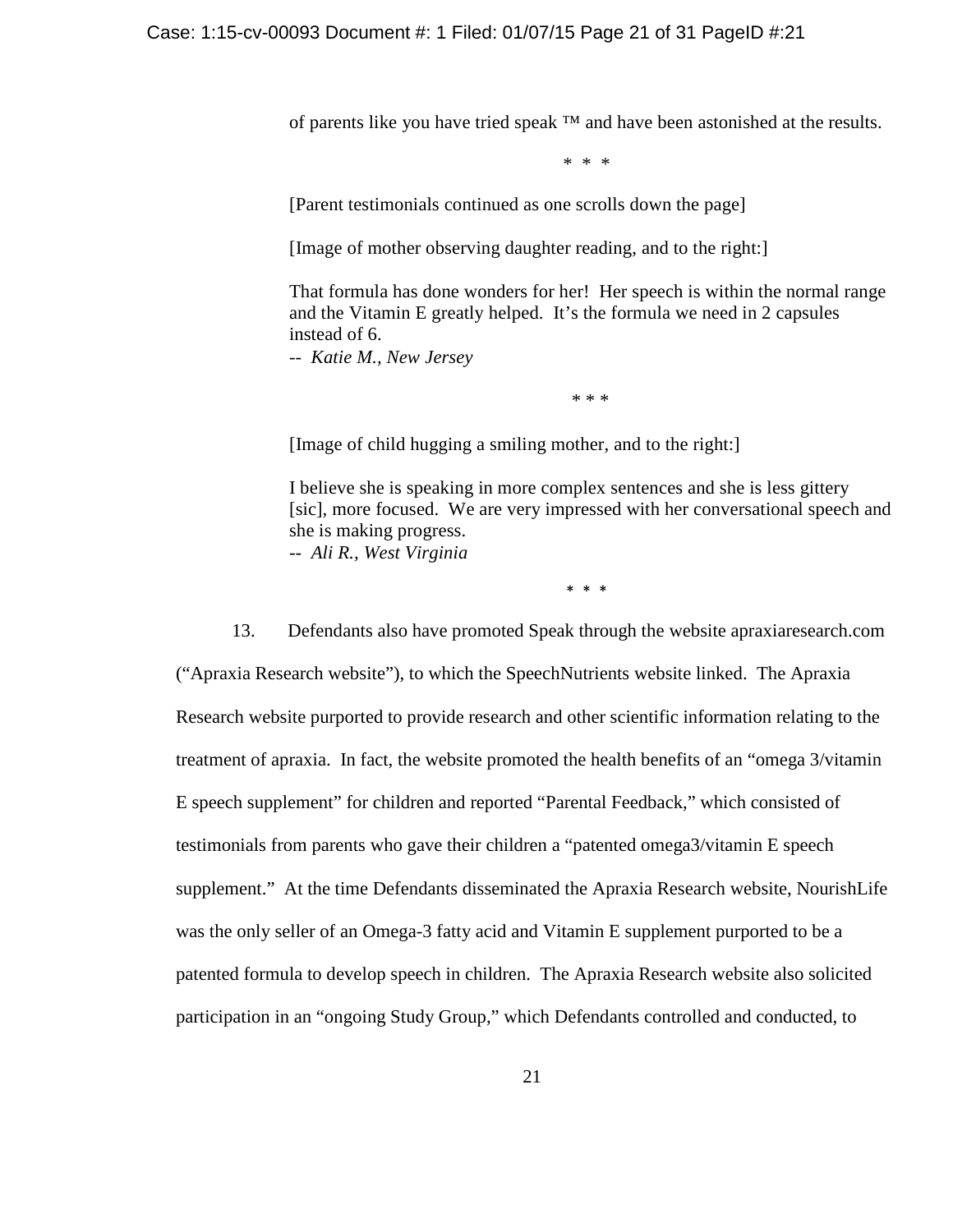investigate an "omega 3/vitamin E speech supplement." Parents who applied to participate in this study group received a free product trial for Defendants' Speak and, if not accepted into the study group, coupons to purchase Speak at a discounted price. The Apraxia Research website did not disclose that Defendant NourishLife was the owner, developer, and operator of the website. The website, excerpts of which are attached as Exhibit M, included, among others, the following statements and depictions:

A. www.apraxiaresearch.com, July 2, 2013, excerpts (attached as Exhibit M1- M3).

Progressing information and research in the treatment of Apraxia

## $\underline{\mathrm{M1}}$

[Home page of Apraxia Research website]

**Welcome to ApraxiaResearch.com.** This site provides resources and information for parents and professionals regarding past and present research developments for the treatment of verbal, oral and motor Apraxia. In cooperation with researchers, ApraxiaResearch is leading an initiative seeking to understand how certain nutrients play a key role in reducing inflammation and oxidation which appears to be a formidable issue in individuals with this challenging speech disorder.

\* \* \*

# **Participate in an ongoing Study Group**

ApraxiaResearch is providing the opportunity for a select group of families to receive an omega-3/vitamin E speech supplement complimentary for a 2 month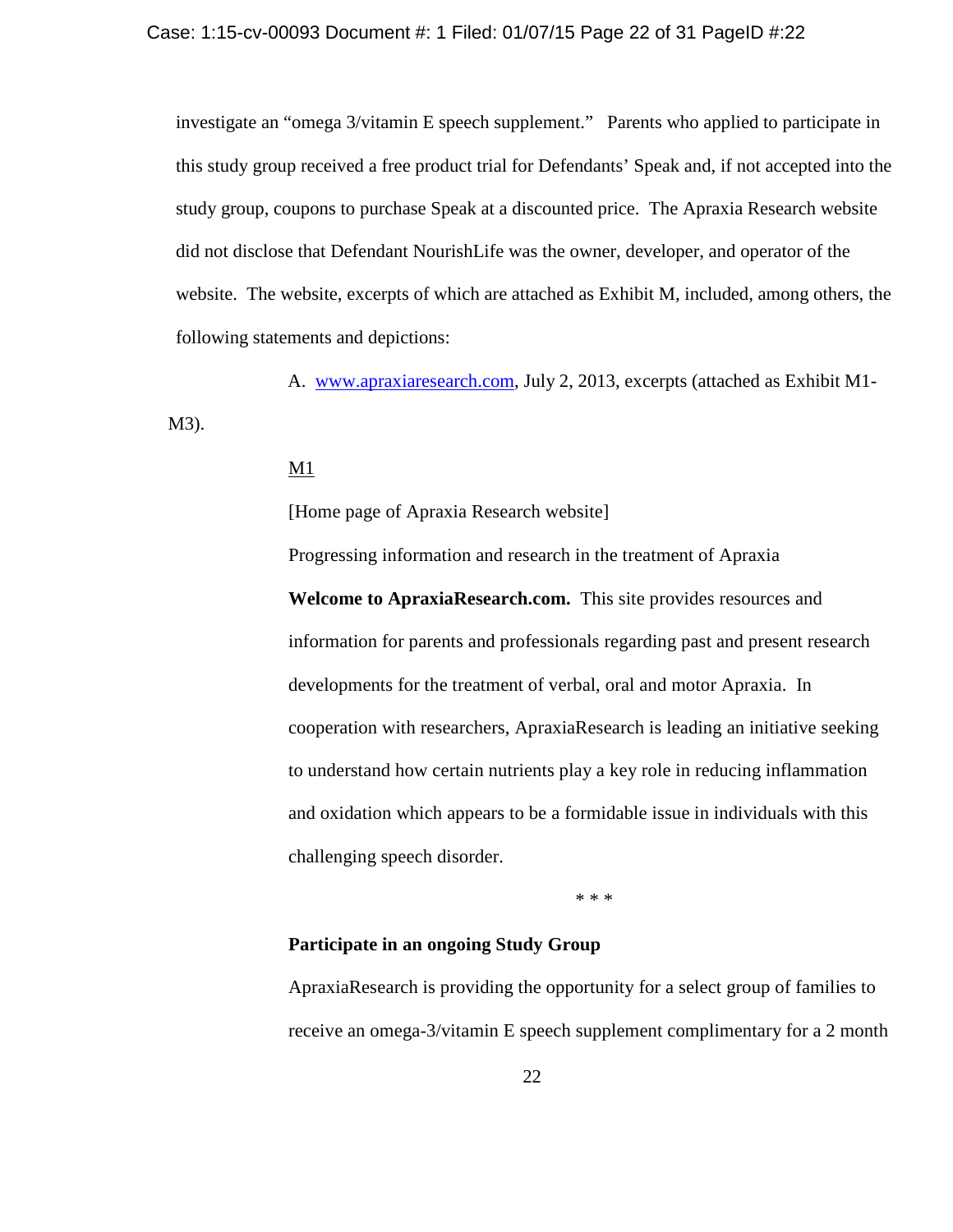study period. . . .

\* \* \*

## **Clinical Research**

Recently published research regarding omega-3 and vitamin E supplementation

and the role it plays in Verbal Apraxia.

\* \* \*

### M2

[Testimonials listed in "Parental Feedback" Section]

I started using a patented omega-3/vitamin E speech supplement three weeks ago for my 5 year old son, adopted by me at 2 years of age, who had always talked in mumbled, muffled voice. . . . On his seventh day, taking 2 capsules a day, [he] began talking more clearly and in full sentences. On his 8th day I began giving him 3 capsules a day. On his 14th day I met with his school teacher as well as his speech teacher. Both wanted to know what we had done to improve [his] speech so quickly and dramatically . . .

-- Kathy L, TN

\* \* \*

My son's private speech therapist says that he has made 3-4X the progress [sic] than he normally does in the same time period! We are seeing (and hearing) more imitation and initiation of speech, plus he is putting together 3-4 syllables on his own. Before the supplement, he struggled to say 1-2 syllable words. -- Jeanne, IL

\* \* \*

The omega-3/vitamin E nutrients are helping my son and I am very grateful. He was born at 27weeks [sic] gestation and weighed only 1.4 pounds. He is now 4 with significant speech delays and sensory issues. Since I have been giving him the supplements, he is talking much more and able to process his thoughts enough to talk in more complex sentences and thoughts. I stopped giving it to him for a week and noticed that his communication diminished. . . . -- Samantha, OK

\* \* \*

. . . [Our boy] has made INCREDIBLE progress. We have been blown away!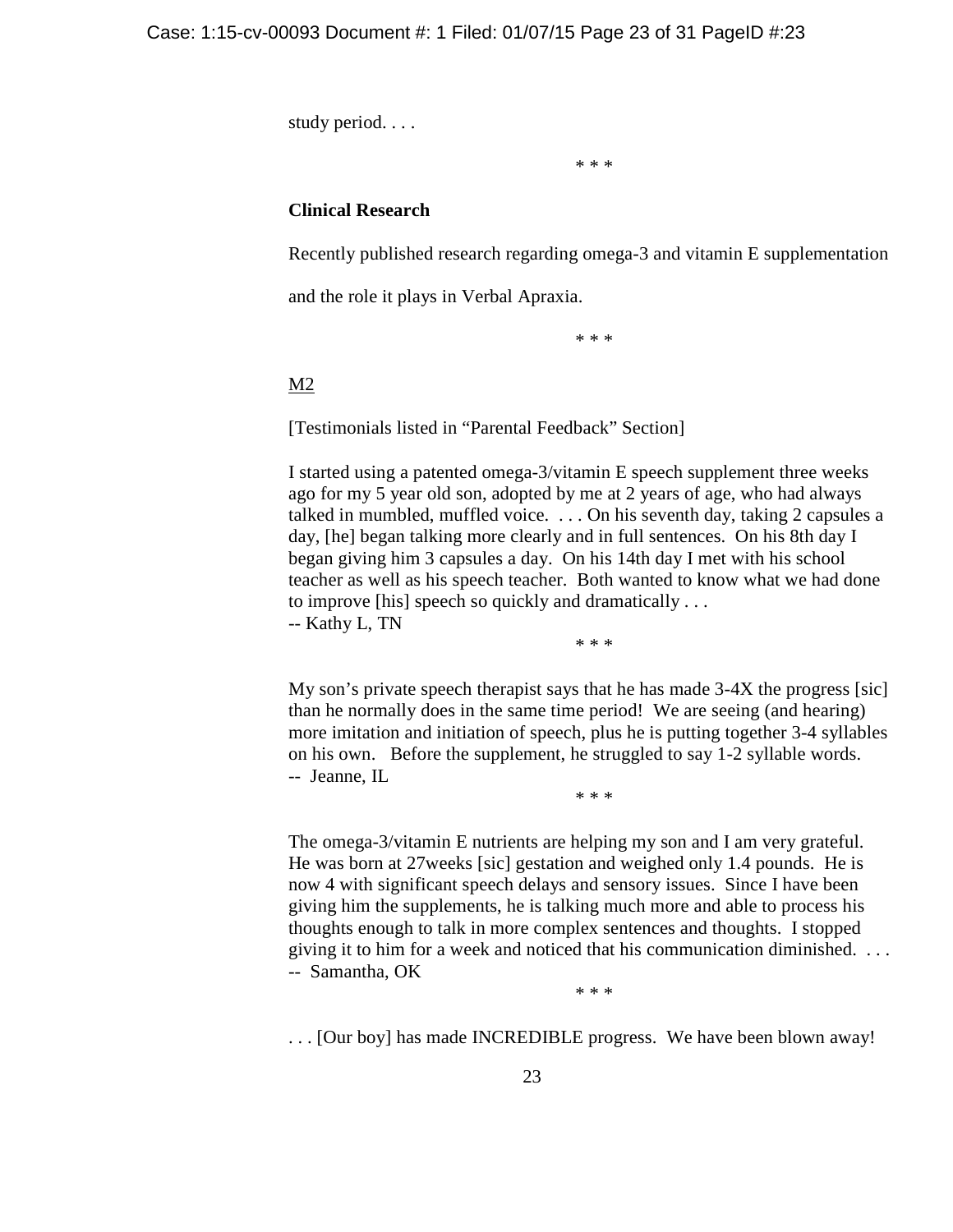The patented omega 3/vitamin E speech supplement is miraculous!! He has gotten the best reports ever from school. It is impossible to not see the difference in him. . . . The best way to explain it is that he is now like any other 3 year old, only with a significant speech delay and some low tone. . . . The changes are not subtle at all. We took [him] to a big Chanukah party at our country club where in previous years he would just shut down, this year he participated, sat nicely, and was talking! . . .

-- Melissa G . . ., NJ

\* \* \*

M3

[Web page displayed upon clicking box entitled "New Study Published!" or

"Clinical Research" tabs on home page (*see* Exhibit M1)]

\* \* \*

Breakthrough Study on Verbal Apraxia

The study Syndrome of Allergy, Apraxia, and Malabsorbtion: Characterization of a Neurodevelopmental Phenotype that Responds to Omega 3 and Vitamin E Supplementation published in the July/August 2009 journal of Alternative Therapies in Health and Medicine describes the improvements noted in 97% of participants while taking a nutritional formulation comprised of omega-3 and vitamin E.

The study identifies the symptoms of vitamin E deficiency as mirroring those of Apraxia and the concurrent need for higher doses of vitamin E in addition to omega-3.

\* \* \*

M4

[Web page displayed upon clicking the tab, on left-hand side, labelled

"Research Publications" (*see* Exhibit M1)]

\* \* \*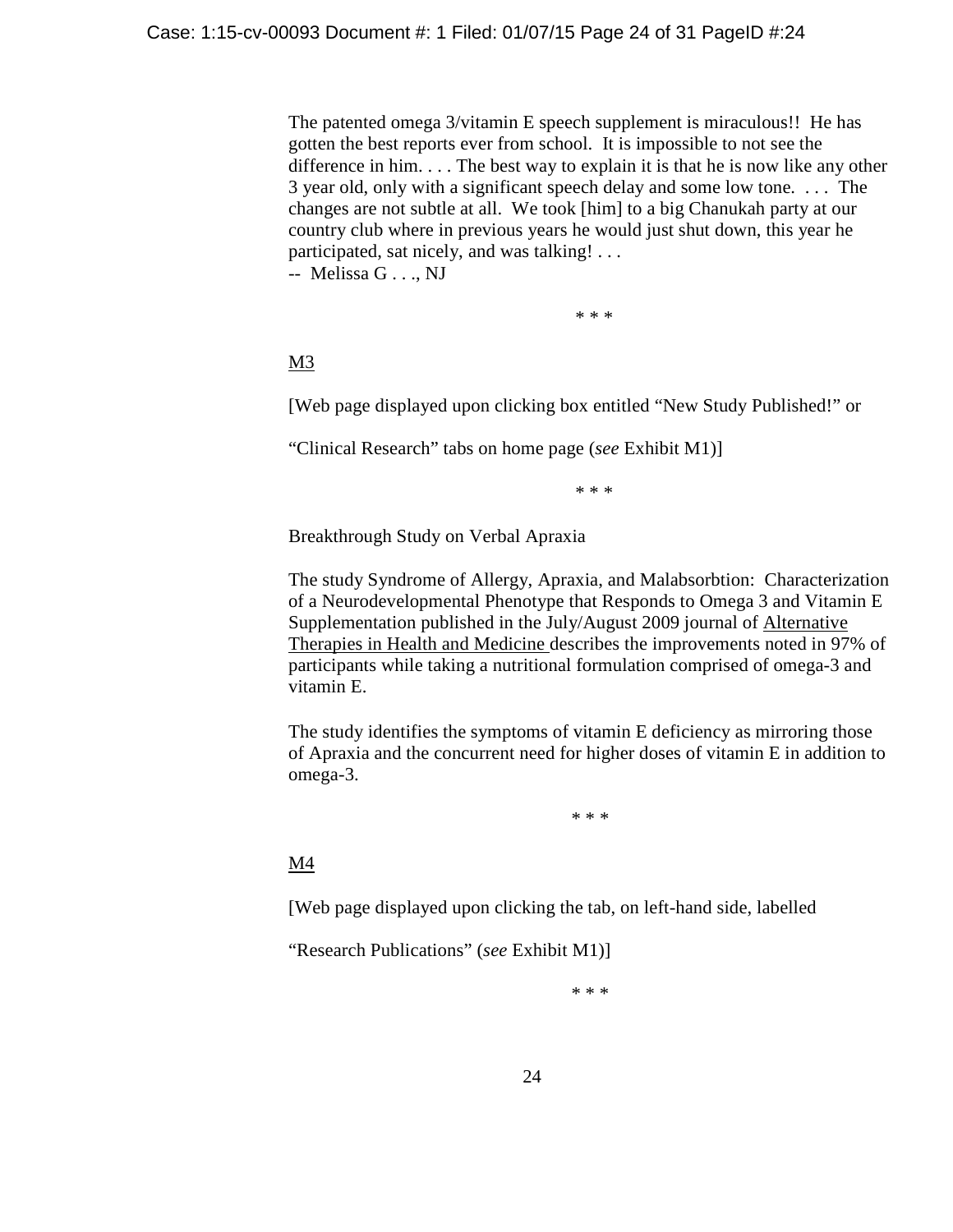One of ApraxiaResearch's ongoing goals is the dissemination of information on Apraxia and related disorders in children. We hope that these research publications, articles and study findings will help you in your quest.

\* \* \*

14. Through the Apraxia Research website and the SpeechNutrients website, as well as other means, Defendants recruited parents to participate in a product trial for Speak. Parents who were accepted to participate received a free, two -to-three- month supply of Speak, in exchange for reporting on their child's experience with the product. These complimentary products retailed in the amount of approximately \$143 and \$215, depending on whether the parent received a two-month or three-month supply. In many instances, Defendants obtained testimonials from these parents, which subsequently have appeared in Defendants' advertisements and promotional materials for Speak products, including the Apraxia Research website, SpeechNutrients website, consumer product brochures, and search advertising. *See* Exhibits A4, A6-8, H, L, and M2. Such advertisements and promotional materials containing these testimonials have not disclosed that parents endorsing Speak products received complimentary products from Defendants.

15. The SpeechNutrients website also includes a testimonial endorsing Speak products from Kristin Selby Gonzalez, who is identified as the Chairman of the non-profit organization, Autism Hope Alliance. *See* Exhibit A5. Ms. Gonzalez also authored "Kristin's Korner Blog: The Vitamin E Omega-3 Connection," which appears on the SpeechNutrients website, among other places. *See* Exhibit A9. Proposed Defendants have provided complementary Speak products to Ms. Gonzalez, on an ongoing-basis, since at least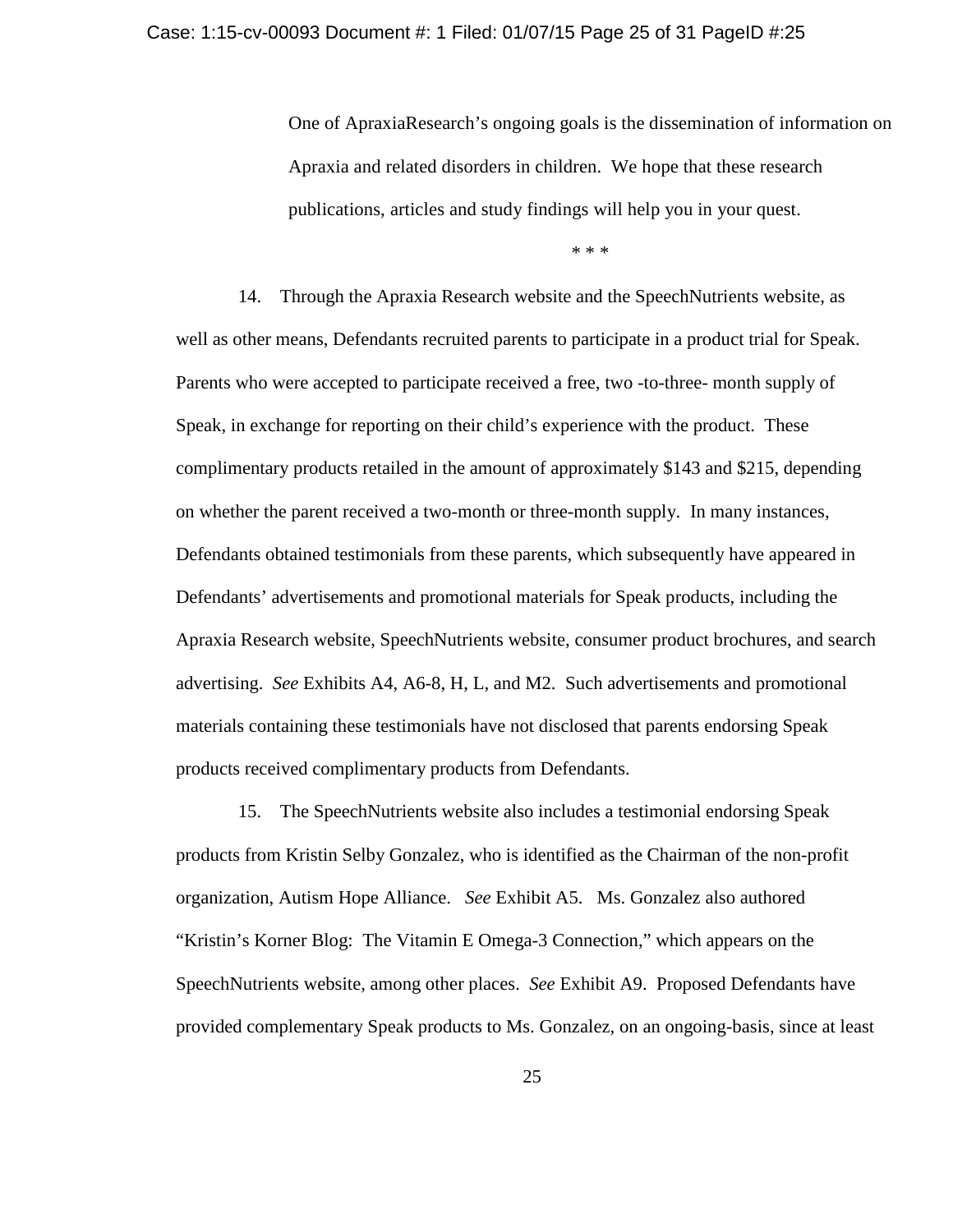February, 2012. Advertisements and promotional materials for Speak products containing Ms. Gonzalez's product endorsement and her blog discussion on the benefits of Vitamin E and Omega-3 supplementation have not disclosed Ms. Gonzalez's receipt of free products from Defendants.

# **DEFENDANTS' VIOLATIONS OF THE FTC ACT**

16. Section 5(a) of the FTC Act, 15 U.S.C. § 45(a), prohibits unfair or deceptive acts or practices in or affecting commerce.

17. Section 12(a) of the FTC Act, 15 U.S.C. § 52(a), prohibits the dissemination of any false advertisement in or affecting commerce for the purpose of inducing, or which is likely to induce, the purchase of food, drugs, devices, services, or cosmetics. For the purposes of Section 12 of the FTC Act, 15 U.S.C. § 52, Defendants' Speak is either a "food" or "drug" as "food" and "drug" are defined in Section 15(b) and (c) of the FTC Act, 15 U.S.C.  $§ 55(b), (c).$ 

#### **COUNT I**

#### **False or Unsubstantiated Efficacy Claims**

18. Through the means described in Paragraphs 11 through 13, Defendants have represented, expressly or by implication, that:

A. Regular use of Speak causes, or assists in causing, children to develop and maintain normal, healthy speech and language capacity, including in those children who have apraxia and autism spectrum disorders, among other developmental conditions;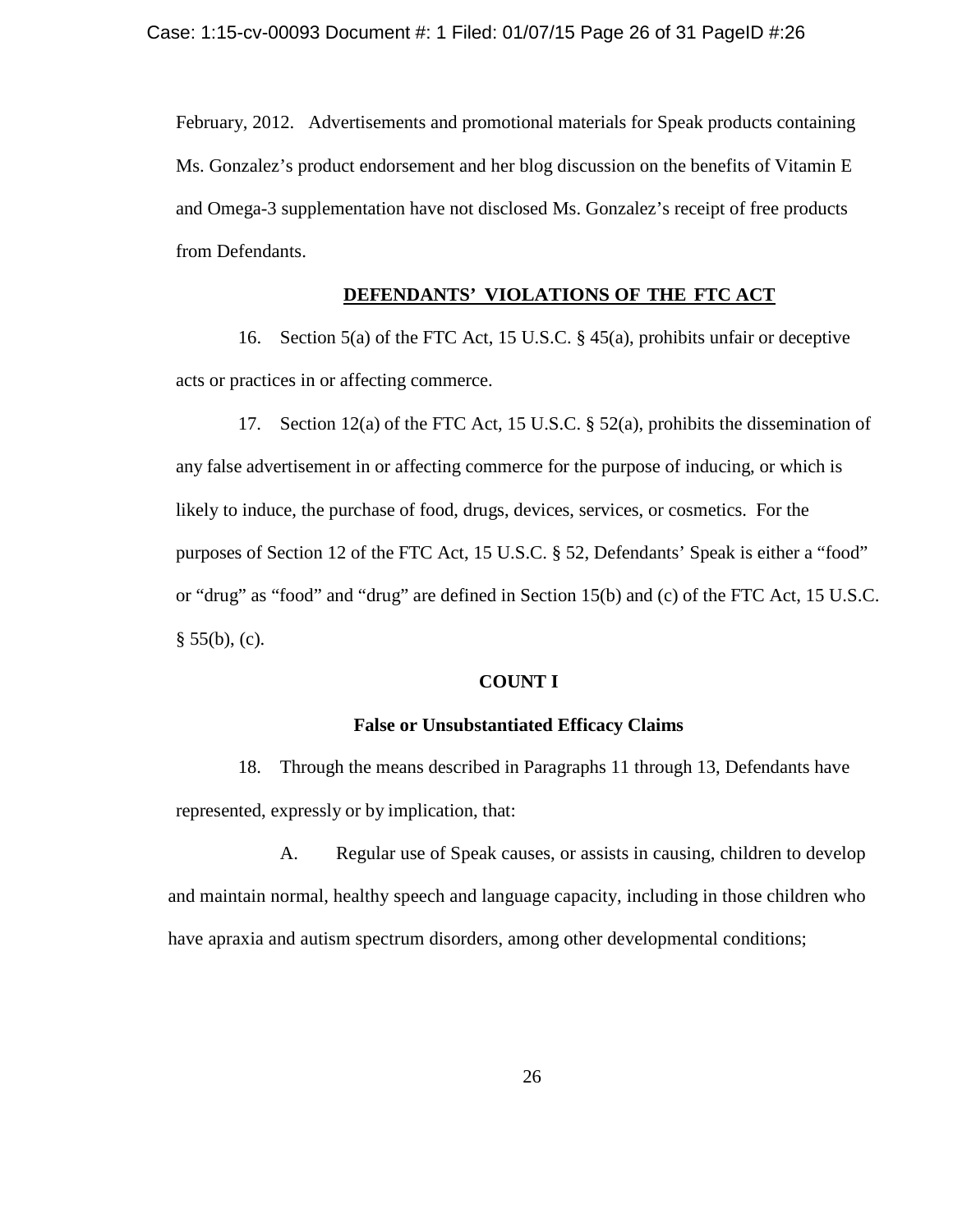B. Speak treats or mitigates verbal apraxia and communication and behavioral deficits in children who have autism spectrum disorders, among other developmental conditions; and

C. Children who use Speak, including children who have apraxia and autism spectrum disorders, among other developmental conditions, are likely to obtain the rapid and significant speech, language, and other behavioral improvements reported by parent endorsers who appear in Defendants' advertisements;

19. The representations set forth in Paragraph 18 were false and misleading, or were not substantiated at the time the representations were made.

20. Therefore, the making of the representation as set forth in Paragraph 18 of this Complaint constitutes a deceptive act or practice and the making of false advertisements, in or affecting commerce, in violation of Sections 5(a) and 12 of the FTC Act, 15 U.S.C. §§ 45(a) and 52.

#### **COUNT II**

### **False Proof Claim**

21. Through the means described in Paragraphs 11 through 13, Defendants have represented, expressly or by implication, that Speak is clinically proven to develop and maintain normal, healthy speech and language capacity in children, including children who have apraxia and autism spectrum disorders, among other developmental conditions.

22. The representation set forth in Paragraph 21 is false.

23. Therefore, the making of the representations as set forth in Paragraph 21 of this Complaint constitutes a deceptive act or practice and the making of false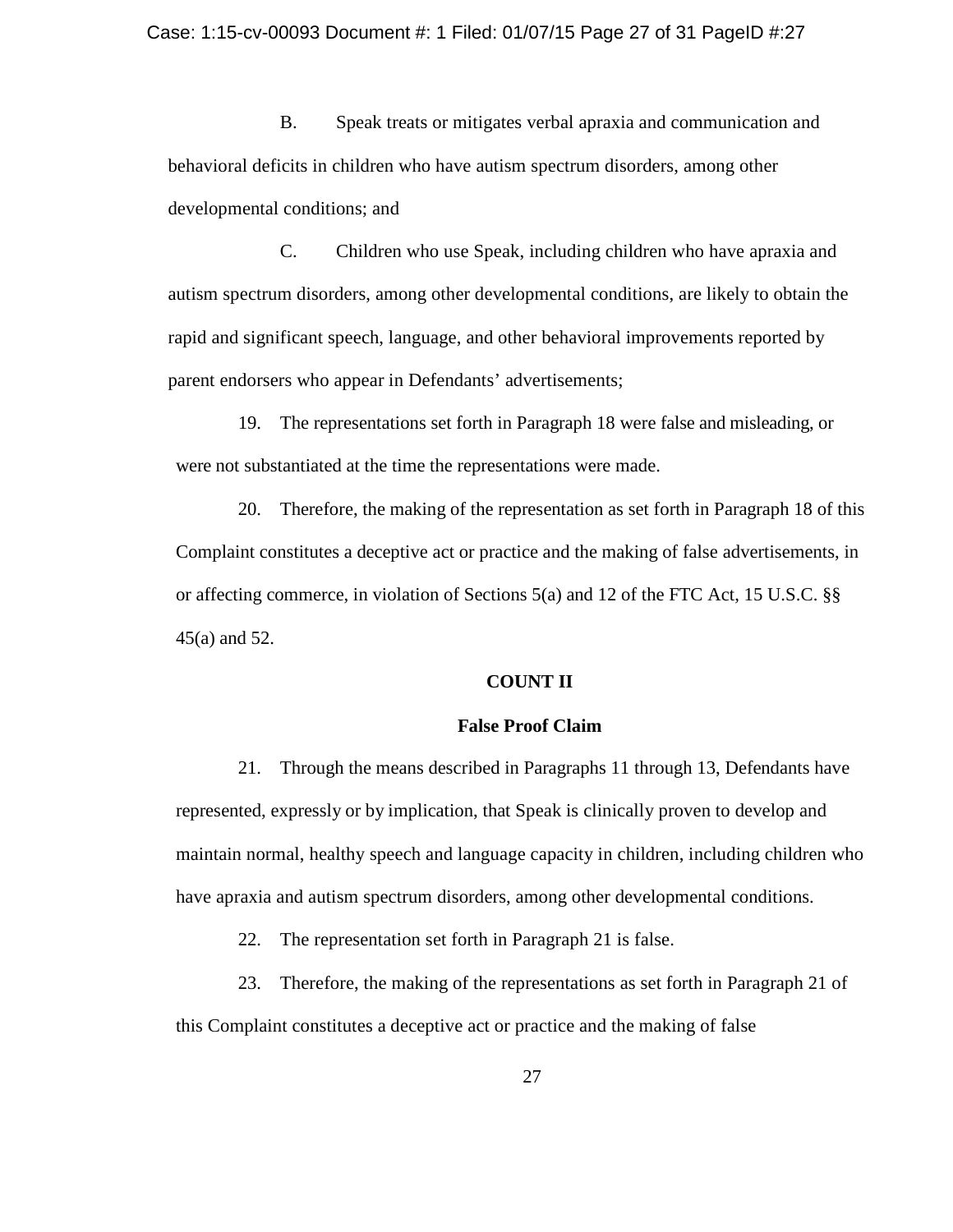advertisements, in or affecting commerce, in violation of Sections 5(a) and 12 of the FTC Act, 15 U.S.C. §§ 45(a) and 52.

#### **COUNT III**

#### **Means and Instrumentalities**

24. Defendants have provided advertisements and promotional materials to thirdparty distributors and resellers for use in the marketing and sale of Speak, including Exhibits H through J.

25. Through the means described in Paragraph 24, Defendants have provided means and instrumentalities to these third-party distributors and resellers in furtherance of the deceptive and misleading acts or practices alleged in Paragraphs 18 through 23 of this Complaint.

#### **COUNT IV**

#### **Misrepresentations about the Apraxia Research Website**

26. Through the means described in Paragraph 13, Defendants have represented, expressly or by implication, that the Apraxia Research website is an independent, objective resource for research and other scientific information relating to the treatment of apraxia and Omega-3 fatty acid and Vitamin E supplementation.

27. In truth and in fact, the Apraxia Research Website is not an independent, objective resource for research and other scientific information relating to the treatment of apraxia and Omega-3 fatty acid and Vitamin E supplementation.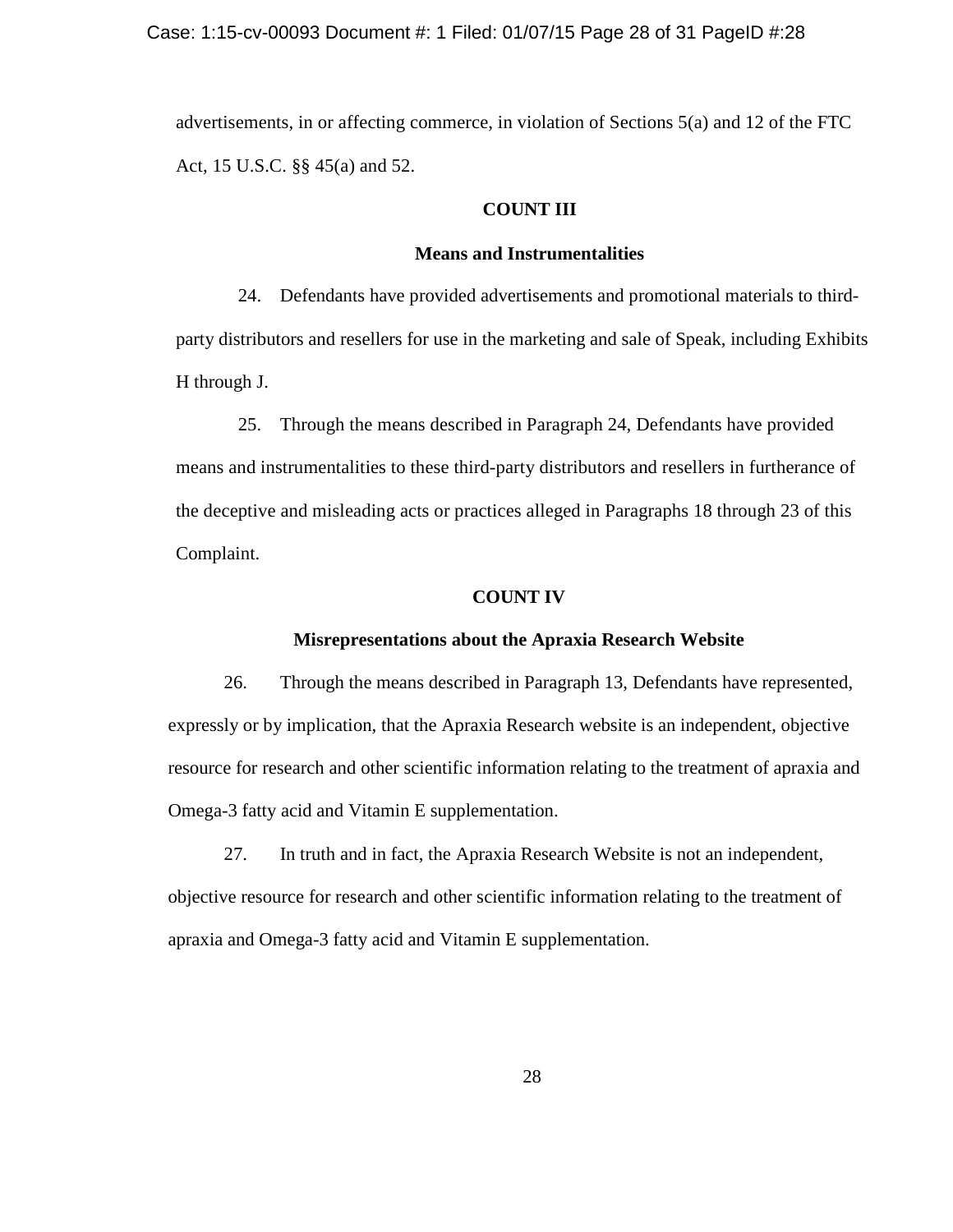28. Therefore, the making of the representation as set forth in Paragraph 26 of this Complaint constitutes a deceptive act or practice in or affecting commerce, in violation of Section 5(a) of the FTC Act, 15 U.S.C.  $\S$  45(a).

## **COUNT V**

#### **Failure to Disclose Material Connections**

29. Through the means described in Paragraph 13, Defendants have represented, expressly or by implication, that the Apraxia Research website provides research and other information relating to the treatment of apraxia and Omega-3 fatty acid and Vitamin E supplementation.

30. In numerous instances in which Defendants have made the representation set forth in Paragraph 29 of this Complaint, Defendants have failed to disclose, or disclose adequately, that Defendants owned, developed, and operated the Apraxia Research website.

31. Through the means described in Paragraphs 11 through 13, Defendants have represented, expressly or by implication, that parent and other endorsers appearing in advertising for Speak are satisfied users of Speak.

32. In numerous instances in which Defendants have made the representations set forth in Paragraph 31 of this Complaint, Defendants have failed to disclose, or disclose adequately, that certain of the parent and other endorsers appearing in their advertising were compensated in connection with their endorsement, including through the means described in Paragraphs 14 and 15.

33. The information described in Paragraphs 30 and 32 would be material to consumers in deciding whether to purchase and use Speak.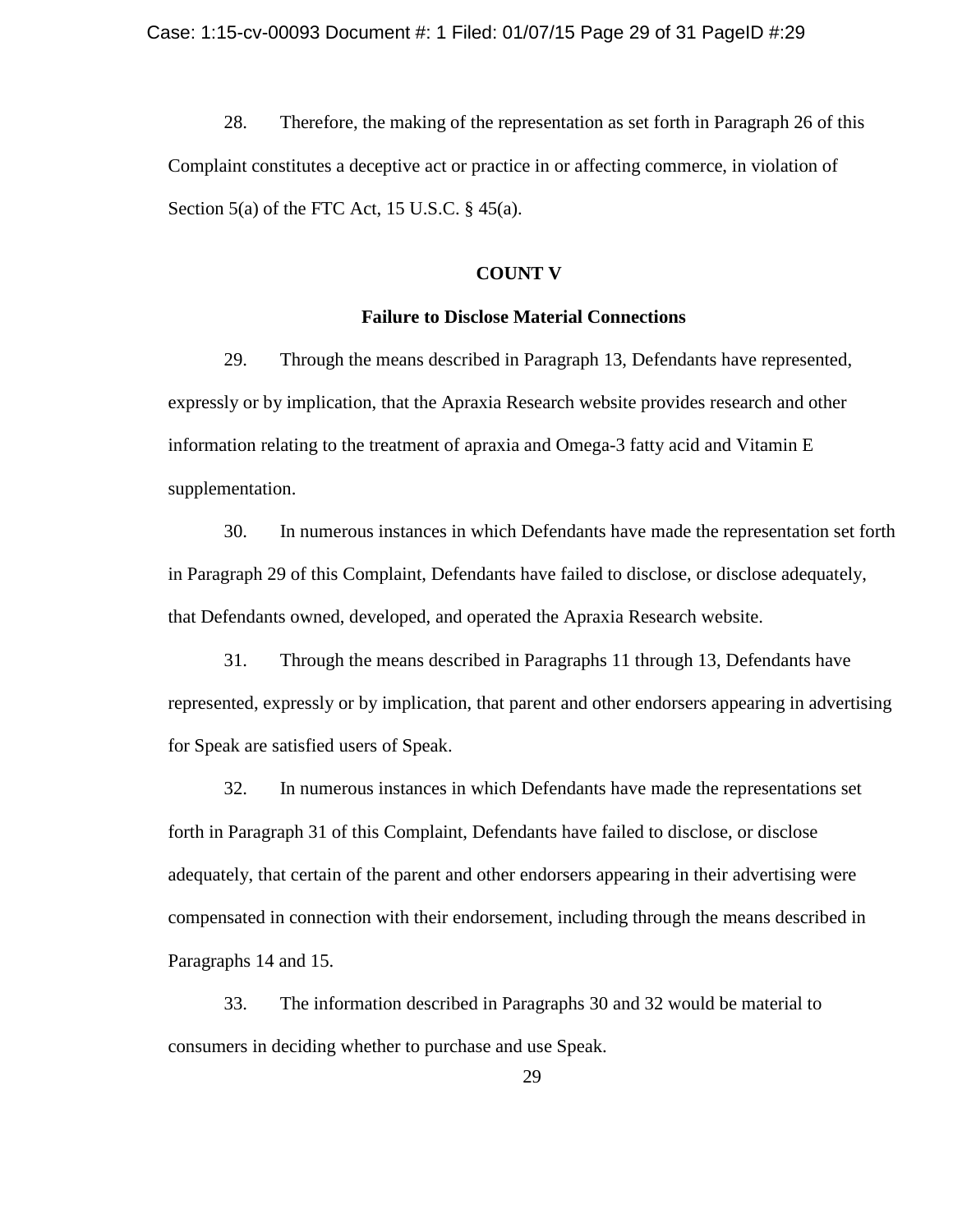Case: 1:15-cv-00093 Document #: 1 Filed: 01/07/15 Page 30 of 31 PageID #:30

34. Defendants' failure to disclose the material information described in Paragraphs 30 and 32, above, constitutes a deceptive act or practice in violation of Section 5(a) of the FTC Act, 15 U.S.C. §§ 45(a).

#### **CONSUMER INJURY**

35. Consumers have suffered and will continue to suffer substantial injury as a result of Defendants' violations of the FTC Act. In addition, Defendants have been unjustly enriched as a result of their unlawful acts or practices. Absent injunctive relief by this Court, Defendants are likely to continue to injure consumers, reap unjust enrichment, and harm the public interest.

#### **THIS COURT'S POWER TO GRANT RELIEF**

36. Section 13(b) of the FTC Act, 15 U.S.C. § 53(b), empowers this Court to grant injunctive and such other relief as the Court may deem appropriate to halt and redress violations of any provision of law enforced by the FTC. The Court, in the exercise of its equitable jurisdiction, may award ancillary relief, including, but not limited to, rescission or reformation of contracts, restitution, the refund of monies paid, and the disgorgement of illgotten monies, to prevent and remedy any violation of any provision of law enforced by the FTC.

## **PRAYER FOR RELIEF**

WHEREFORE, Plaintiff, Federal Trade Commission, pursuant to Section 13(b) of the FTC Act, 15 U.S.C. § 53(b), and the Court's own equitable powers, requests that the Court:

A. Enter a permanent injunction to prevent future violations of the FTC Act by Defendants;